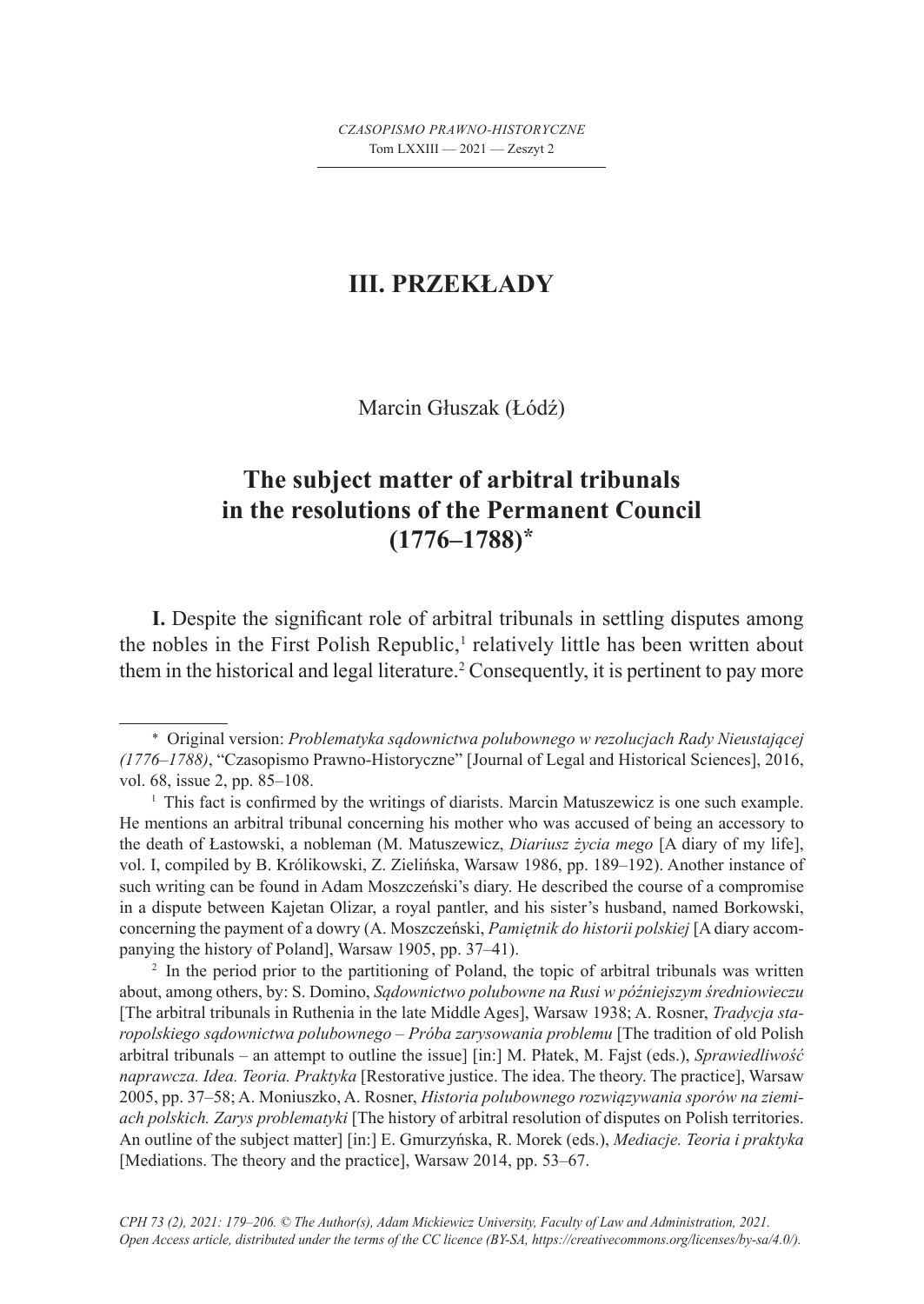attention to the fundamental issues concerning the way they functioned, especially in the  $18<sup>th</sup>$  century, which was when the so-called compromises grew in popularity.

However, the genesis of arbitral tribunals should be searched for in a much more distant past as it was connected with the presence of arbitral proceedings, the so-called conciliation, already in the Middle Ages.<sup>3</sup> It was formed as a response to self-help which led to mutual attrition by the noble houses.4 A significant influence on the development of arbitral tribunals was exerted by the deepening crisis of the nobles' courts of the first instance, especially in the first half of the  $18<sup>th</sup>$  century.<sup>5</sup> It pertained mainly to circuit courts, which were characterized by tardiness and irregularity in the way they functioned as in some provinces they were vacant for several or even several dozen years.<sup>6</sup> Another significant reason behind the growth of arbitral tribunals was also a large backlog of unheard cases by the Tribunals.7

<sup>4</sup> J. Rafacz, *Dawny proces polski* [Old Polish procedure], Warszawa 1925, p. 3. Let us add that settling disputes in the course of a compromise could have taken place in the form of arbitral proceedings or mediation. See more in: A. Moniuszko, A. Rosner, *Historia polubownego rozwiązy-*

*wania sporów...* [The history of arbitral resolution of disputes...], p. 54.<br><sup>5</sup> S. Płaza, *Historia prawa w Polsce na tle porównawczym* [The history of the law in Poland against a comparative background], part I, Cracow

<sup>6</sup> J. Rafacz, *Dawny proces...* [Old Polish...], p. 29.<br><sup>7</sup> W. Uruszczak, *Historia państwa i prawa polskiego* [The history of the Polish state and law], vol. I, Warsaw 2010, p. 263. The aforementioned backlog was a result of an excessive overload of the Tribunal with cases of lesser importance, which led to serious discussions among the nobility concerning limiting its competences already in the 17<sup>th</sup> century, W. Bednaruk, *Trybunal Koronny*. *Szlachecki Sąd Najwyższy w latach 1578–1794* [The Crown Tribunal. The Supreme Nobles' Court between 1578 and 1794], Lublin 2008, p. 96. You can also read more on the crisis of the justice system and about the propositions concerning its reform in the second half of the  $18<sup>th</sup>$  century in:

<sup>&</sup>lt;sup>3</sup> The information provided by Teodor Ostrowski raises doubts here. He stated that compromise courts "dawniej w Litwie tylko znany, dopiero po roku 1776 w Koronie na rozpoznanie spraw nawet ziemskich przyjęty i *pro inappellabili* poczytany" [were only known in Lithuania earlier, and they were accepted to even hear land cases in the Crown after 1776 as well as *pro inappellabili*] (T. Ostrowski, *Prawo cywilne albo szczególne narodu polskiego* [Civil law or governing law of the Polish nation], vol. II, Warsaw 1784, p. 82). A. B. Zakrzewski has paid attention to this recently. He emphasized that these courts had existed in the Crown for a long time as well (A.B. Zakrzewski, *Wielkie Księstwo Litewskie (XVI–XVIII w.). Prawo – ustrój – społeczeństwo* [The Grand Duchy of Lithuania ( $16<sup>th</sup>-18<sup>th</sup>$  century). The law – the system of government – the society], Warsaw 2013, p. 188). Furthermore, according to the writings of J. Kitowicz, compromises were already a common phenomenon in the Augustus III period (J. Kitowicz, *Opis obyczajów za panowania Augusta III* [A description of customs during the reign of Augustus III], Cracow 1951, pp. 182–183), which stands in unequivocal contradiction to the thesis postulated by Ostrowski. In *Zbiór Praw Sądowych* [A Collection of Court Laws] by Andrzej Zamoyski (Warsaw 1778), its authors clearly emphasized that arbitral tribunals were "z dawna w narodzie używany" [employed for a long time by the nation] (part III, article XI § 1). The entire article IX in Part III was devoted to arbitral tribunals (*O sprawach* [Concerning cases]) which pertains to the organization of the judiciary and court procedure. More on the project of the code can be found in: E. Borkowska-Bagieńska, *'Zbiór praw sądowych' Andrzeja Zamoyskiego* ['A Collection of Court Laws' by Andrzej Zamoyski], Poznań 1986.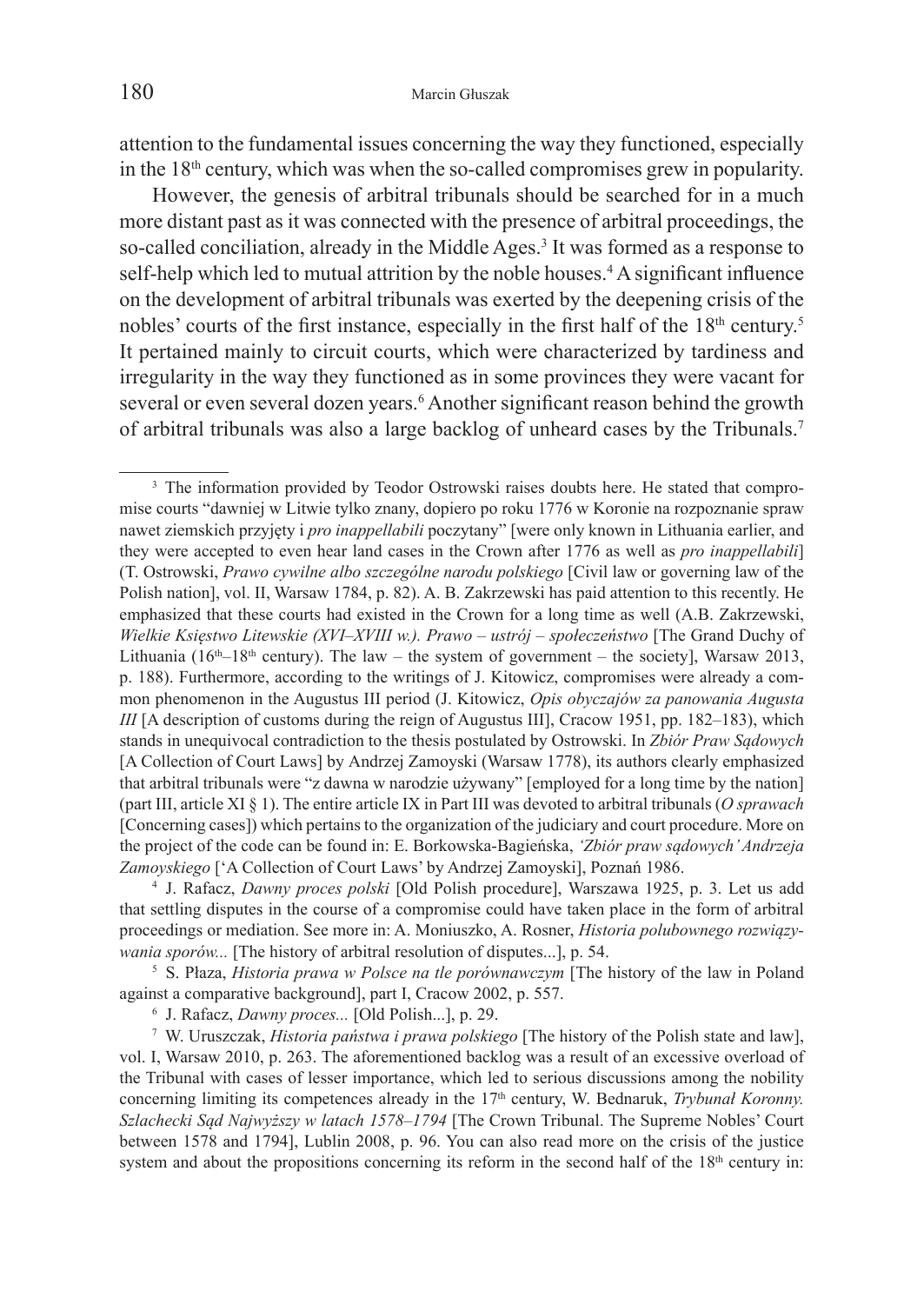High costs of court trials were also of definite significance as both parties wanted to avoid them.8 Moreover, according to O. Balzer and J. Michalski, it was also a factual advantage for one of the parties because it was connected with financial means.9 As a result, the poor members of the nobility were often the victims of the more affluent party in the form of the aristocracy.<sup>10</sup> Furthermore, instances of bribery were not so widespread in case of arbitral tribunals but corruption was rampant in case of circuit courts and Tribunals.<sup>11</sup> Finally, A. Moniuszko and A. Rosner emphasized the role of a tradition, which was deeply rooted in the political culture of the nobility, of solving conflicts in an arbitral manner. According to this tradition, refusing to submit to the proceedings in the form of a compromise was perceived extremely negatively.<sup>12</sup> All of the circumstances above were conducive to a tendency of transferring disputes to arbitral tribunals to be settled which may not have guaranteed a prompt conclusion of the proceedings but they at least guaranteed that the proceedings were commenced relatively swiftly.

A description of compromise courts can be found, among others, in the words of Wincenty Skrzetuski who thus defined them: "Kompromis jest sąd polubowny, że obie strony spór prawny z sobą wiodące, odstępując dobrowolnie od zwyczajnych krajowych jurysdykcyi, same sobie sędziów umawiają i rozsądzenie sprawy jakiej im zupełnie poddają" [A compromise is an arbitral tribunal in which two parties who are in the midst of a legal dispute voluntarily waive common state jurisdictions, agree on adjudicators by themselves and completely entrust the adjudication

J. Michalski, *Reforma sądownictwa na sejmie konwokacyjnym 1764 roku* [The reform of the judiciary at the convocation sejm of 1764] [in:] idem, *Studia historyczne z XVIII i XIX wieku* [Historical studies from the 18<sup>th</sup> and the 19<sup>th</sup> century], vol. I: *Polityka i społeczeństwo* [Politics and society], Warsaw 2007, pp. 27–43.<br><sup>8</sup> J. Bardach, *Historia państwa i prawa Polski* [The history of the Polish State and Law], vol. I,

Warsaw 1964, p. 554. 9 O. Balzer, *Geneza Trybunału Koronnego. Studium z dziejów sądownictwa polskiego XVI wie-*

*ku* [The genesis of the Crown Tribunal. A study from the history of the Polish judiciary in the 16<sup>th</sup> century], Warsaw 1886, p. 76; J. Michalski, *Studia nad reformą sądownictwa i prawa sądowego w XVIII w*. [The studies of the reform of the judiciary and of the jurisprudence in the 18<sup>th</sup> century],

Wrocław–Warsaw 1958, p. 46.<br><sup>10</sup> T. Korzon, *Wewnętrzne dzieje Polski za Stanisława Augusta* [The internal history of Poland during the Stanislaus II Augustus period], vol. IV, Cracow–Warsaw 1897, p. 9.

 $\mu$  Despite this, instances of bribery also occurred in arbitral tribunals. According to reports by the aforementioned Moszczeński, one Gintwont – the superarbiter of the compromise in the dispute between Olizar and Borkowski – received bribes from both parties which amounted to four and six thousand zloty respectively (however, according to the diarist, after taking the second amount from Borkowski, the first bribe was "honestly" sent back to Olizar), A. Moszczeński, *Pamiętnik...* [A diary...], p. 40.

<sup>12</sup> A. Moniuszko, A. Rosner, *Historia polubownego rozwiązywania sporów...* [The history of arbitral resolution of disputes...], p. 67.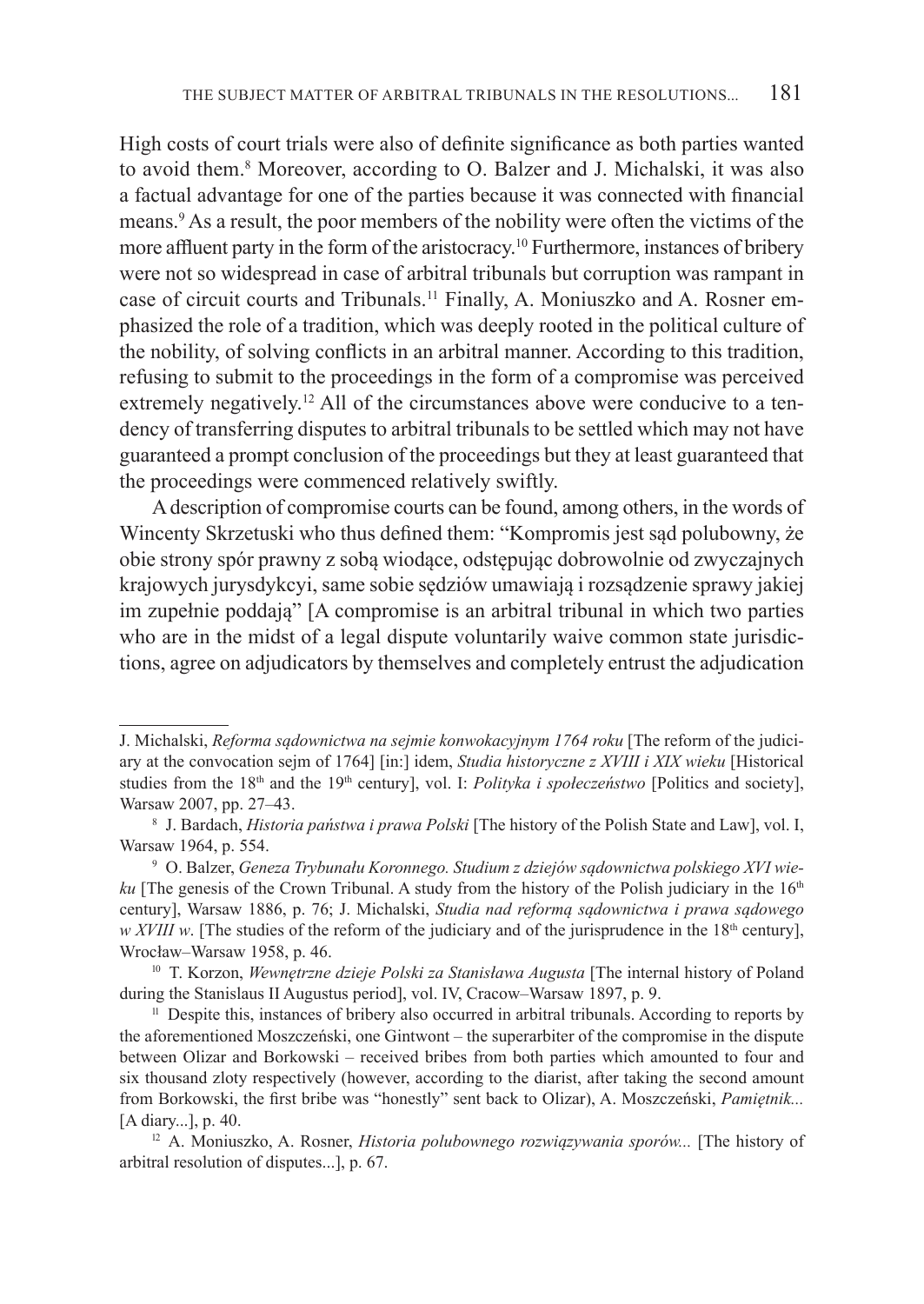of the case to them].13 Consequently, the essence of compromises was based on the procedural principle of dispositiviness, $<sup>14</sup>$  which allowed the parties to independently</sup> determine the rules of the proceedings. A special agreement which was made by the parties had to include: an obligation to transmit the case to an arbitral tribunal, mark the subject of the dispute, the composition of the tribunal, the manner of resolving the dispute (conciliation or a sentence) as well as determining the sanctions in case of a failure to perform the sentence.15

According to the generally accepted principle, each of the parties taking part in the dispute designated an equal number of arbiters, who were most frequently recruited from among one's closest friends, to represent them.16 There were most frequently two of them chosen by each party.17 Subsequently, the arbiters themselves chose a chairman from among themselves, the so-called superarbiter, who was also sometimes called an oberman.<sup>18</sup> If there was no one with knowledge of the law among the adjudicators, then they could choose a jurist to take part in the proceedings. The said jurist's task was to draw up a formally proper decree as well as to give advice concerning the law in force, however, they did not have the right to vote.<sup>19</sup>

local community was the most important factor behind their selection. For this reason, a magnate was very often chosen, a patron of noble clients (Prince Michał Czartoryski, the Grand Chancellor of Lithuania, can serve here as an example. He performed the function of the superarbiter in one of the disputes and it was described by M. Matuszewicz, *Diariusz...* [A diary...], p. 374) or a representative of the mid-level nobility who held one of local offices. Their knowledge of the law was not a major factor in this case, A. Rosner, *Tradycja...* [The tradition...], p. 47. It is worth emphasizing that the role of arbiters was not only fulfilled by men but also, even though it was in exceptional circumstances, by women, which was mentioned by S. Domino, *Sądownictwo...* [The arbitral...], p. 69, who provided examples from Ruthenia. 17 Such a rule was accepted in *Zbiór Praw Zamoyskiego* [The collection of Zamoyski's Laws],

art. XI § 1. Nonetheless, the number of arbiters could take different shapes: from two to eight or even more judges, S. Domino, *Sądownictwo...* [The arbitral...], p. 62.

<sup>18</sup> J. Bardach, *Historia...* [The history...], vol. I, p. 554. While delegating one's own arbiters did not constitute any major difficulties, designating a person for the position of the superarbiter could be a controversial issue as both parties had to agree to the candidate. An example of a lack of agreement while choosing a superarbiter is described in the case mentioned above, A. Moszczeński, *Pamiętnik...* [A diary...], p. 38.<br><sup>19</sup> J. Kitowicz, *Opis obyczajów...* [A description of customs...], p. 183. Sporadically, at different

stages of arbitral proceedings, court criers also appeared in the role of intermediaries or witnesses.

<sup>13</sup> W. Skrzetuski, *Prawo polityczne narodu polskiego* [The political law of the Polish nation], vol. II, Warsaw 1787, p. 461.<br><sup>14</sup> S. Płaza, *Historia prawa...* [The history of the law...], part I, p. 557.<br><sup>15</sup> A. Rosner, *Tradycja...* [The tradition...], p. 40. Such an agreement was most frequently made

orally (in the presence of witnesses) but a written form was also practised, S. Domino, *Sądownictwo...* [The arbitral...], p. 43. In case of the latter, one can speak of the so-called compromise provision. 16 While choosing an arbiter, the social position of a candidate and their authority among the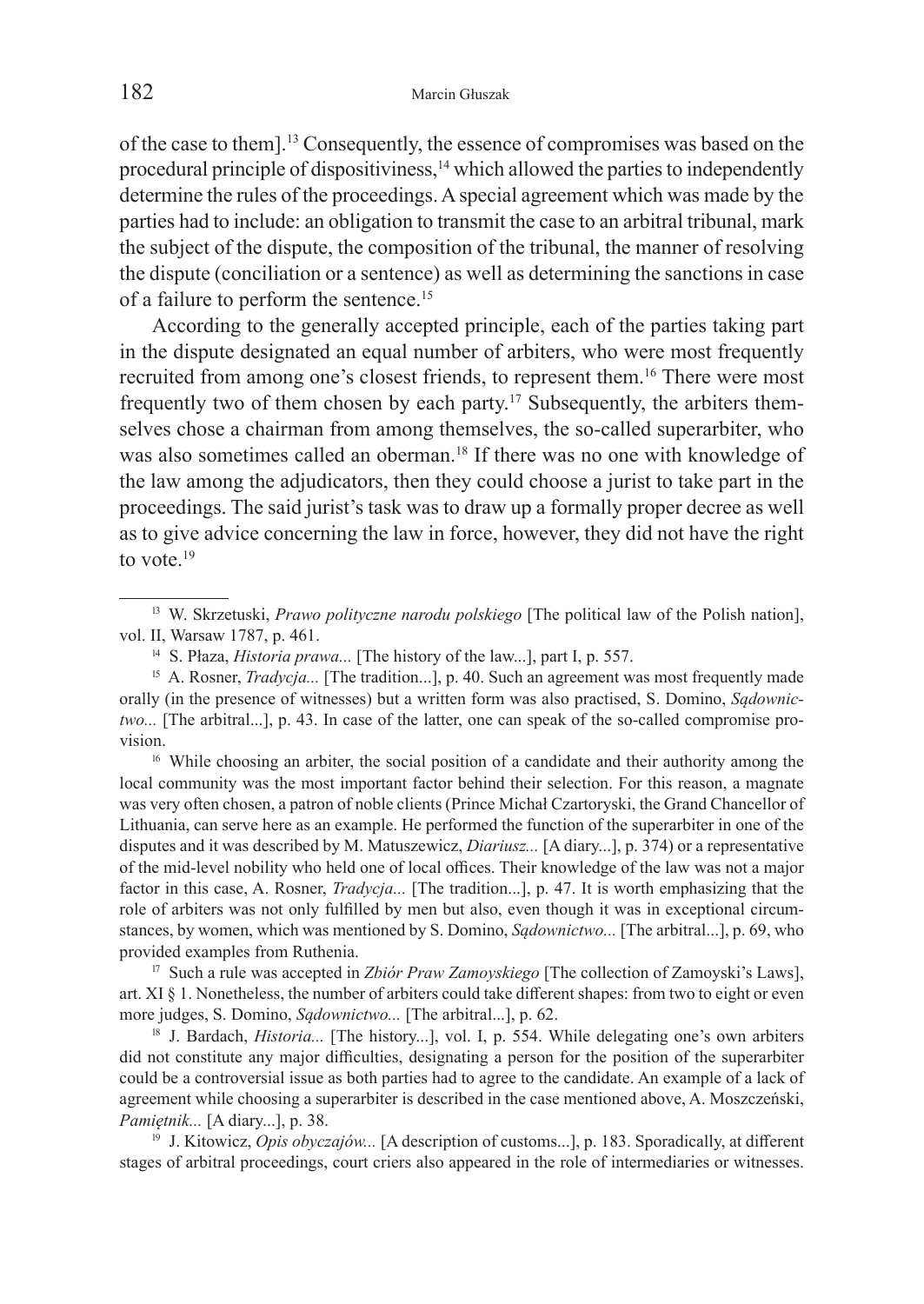While indicating the jurisdiction of arbitral tribunals, Teodor Ostrowski wrote: "Wchodzi ten sąd we wszystkie sprawy, które po przyjacielsku między obywatelami kończyć się mogą" [This tribunal deals with all cases which cannot be concluded by the citizens in a friendly manner].<sup>20</sup> However, there was no shortage of exceptions. Settling border cases between possessors of royal lands was to remain outside the scope of powers of compromise courts, while – as the quoted author adds – "w sprawach graniczno-ziemskich rzadka praktyka, aby je sąd ten poznawał i kończył" [it is a rare practice for this court to preside and adjudicate border-land cases].<sup>21</sup> Tadeusz Czacki presents this issue slightly differently. Even though he also states that "wszystko co jest w mocy i prawnej woli człowieka, wolno poddać kompromisowi" [everything which is within the powers and legal will of man can be subjected to a compromise], however, he excludes from arbitral tribunals' jurisdiction the following: cases pertaining to third parties (pending without their consent or to their detriment), criminal, as he explains in his own words, "kara za zbrodnie należy do władzy rządowej, a nie do partykularnej" [punishment for crimes belongs to government authorities and not to particularistic ones] as well as cases of abuse of office "bo to rozeznanie należy do władzy publicznej" [because their examination belongs to public authorities].<sup>22</sup> According to the constitution passed for the Grand Duchy of Lithuania in 1726, the following were left out of the jurisdiction of arbitral tribunals: (besides criminal) cases pertaining to public treasury and royal lands, public prosecution cases and cases of minors<sup>23</sup> represented by their guardians, which should be explained with the protection of wards against actions made by guardians to their detriment.<sup>24</sup> Finally, it should be added that the Zamoyski Code assumes that "sądzone mogą być w tym sądzie polubownym wszelkie sprawy prywatne obywatelów własności dotykające jako to: o sukcesje, działy, posagi, długi i o pretensje" [that all private matters of citizens which pertain to their property can be adjudicated in this arbitral tribunal, such as cases concerning successions, divisions of the estate, dowries, debts and claims] with the exception of criminal cases, third parties as well as "inne cywilne, okoliczności publiczne w sobie zawierające" [other civil cases which include public circumstances].<sup>25</sup>

However, in this case, there are only available examples from the Medieval period, Z. Rymaszewski, *Czynności woźnego sądowego* [The activities of a court crier], Warsaw 2010, pp. 369–371.<br><sup>20</sup> T. Ostrowski, *Prawo cywilne...* [Civil law...], vol. II, pp. 82–83.<br><sup>21</sup> Ibidem.

<sup>22</sup> T. Czacki, *O litewskich i polskich prawach* [Lithuanian and Polish laws], vol. II, Kazimierz

<sup>&</sup>lt;sup>23</sup> J. Rafacz, *Dawny proces...* [Old Polish...], p. 5.<br><sup>24</sup> A.B. Zakrzewski, *Wielkie Księstwo Litewskie...* [The Grand Duchy of Lithuania...], p. 187.

<sup>&</sup>lt;sup>25</sup> Part III, art. XI,  $\delta$  5.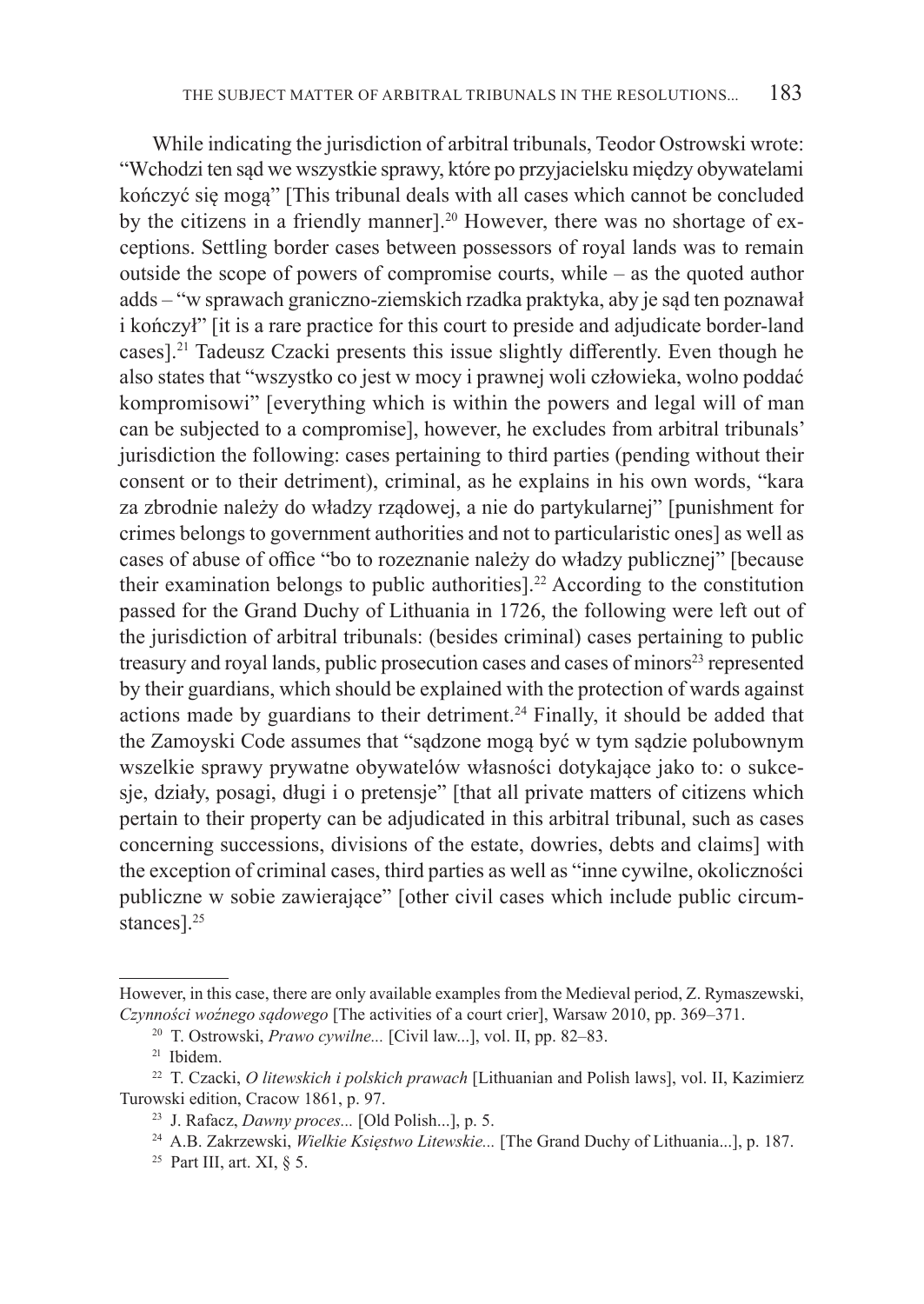**II.** The Permanent Council created in 1775<sup>26</sup> was granted the competence to interpret the law one year later.<sup>27</sup> Despite the critical position of the opposition concerning this issue, which was wary of the growth of the position of this new governmental institution and its entering into the domain which was hitherto reserved for the legislature and the judiciary,<sup>28</sup> the Council acted on this power without interruption until 1788.<sup>29</sup> For the period of twelve years, it issued nearly 600 resolutions, which settled doubts stemming from the ambiguous provisions of law.30 Questions concerning their interpretation, in the form of memoranda, court reports or official notes, were sent to the General Chancellery of the Council. From there, they were sent on to the Department of Justice according to their type. The projects of the resolutions prepared there were subsequently presented at the general sessions of the Council where they were approved and sent to the interested parties. According to the assumptions of the legislator, the resolutions were binding in character not only in cases presented for conciliators to settle but also in all analogous situations which could take place in the future.<sup>31</sup> The subject matter dealt with in the resolutions was varied. The questions mainly concerned the organization and functioning of the judiciary but also jurisprudence, mainly procedural and private law as well as criminal law to a lesser degree.32 A decision was made in 1780 to publish the resolutions devoted to the interpretation of law in order to disseminate the judicial decisions of the Council. During the course of the following eight years, five volumes were printed which encompassed the

<sup>26</sup> See more: W. Konopczyński, *Geneza i ustanowienie Rady Nieustającej* [The origins and the creation of the Permanent Council], Cracow 1917; A. Czaja, *Między tronem, buławą a dworem petersburskim. Z dziejów Rady Nieustającej 1786–1789* [Amongst the throne, the mace, and the Saint Petersburg court. The history of the Permanent Council between 1786 and 1789], Warsaw 1988. 27 The extension of the powers of the Council was introduced by means of the constitution

*Objaśnienie ustanowienia Rady Nieustającej przy Boku Naszym* [An explanation of the creation of the Permanent Council at Our Side], *VL* VIII, *fol.* 849–850. 28 R. Łaszewski, *Sejm Polski w latach 1764–1793* [The Polish Sejm between 1764 and 1793],

Poznań 1973, p. 16. 29 The Permanent Council was dissolved in January of 1789 (*Uchylenie Rady Nieustającej* [The dissolution of the Permanent Council], *VL* IX, p. 64). Despite its reactivation in 1793, it was not vested with the power to interpret acts anymore, *VL* X, *fol*. 63.

<sup>30</sup> See more: M. Głuszak, *Rezolucje interpretacyjne Rady Nieustającej* [The interpretational resolutions of the Permanent Council], "Czasopismo Prawno-Historyczne" [Journal of Legal and Historical Sciences] 2013, issue 2, pp. 73–101.<br><sup>31</sup> The issue of binding other bodies by the decisions of the Council in analogous cases was

not expressed in the act, strictly speaking. This problem caused many controversies and was widely discussed among political elites, W. Skrzetuski, *Prawo polityczne...* [The political law...], vol. II, pp. 469–470.

<sup>32</sup> M. Głuszak, *Rezolucje...* [The interpretational...], pp. 81–82.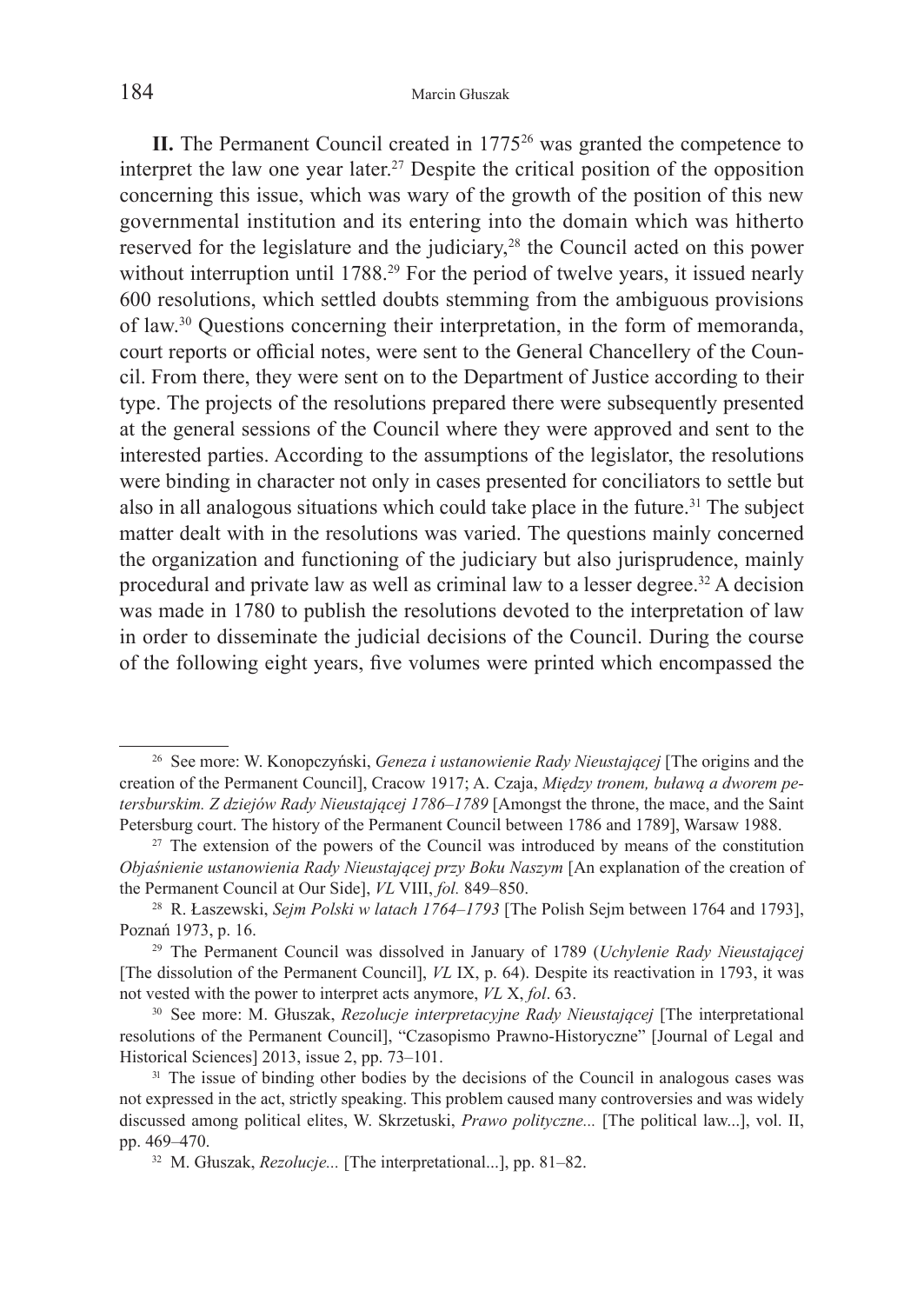decisions pertaining to its explanations from between 1776 and 1786.<sup>33</sup> Moreover, the resolutions published between 1786 and 1788, preserved until recently only in the form of the original manuscripts of the minutes of the administrative acts,  $34$ were published by Wydawnictwo Uniwersytetu Łódzkiego (the University of Łódź Publishing) in 2014.35

**III.** The motions for an interpretation of the law which were analyzed by the Council frequently contained the subject matter of arbitral tribunals. Despite the fact that the formula of a compromise gave the parties a practically unlimited freedom in forming the wording of its contents by themselves, which was tantamount to full control over the course of the held proceedings, the functioning of arbitral tribunals was a source of numerous controversies, which was expressed by the twenty five resolutions which were devoted to this issue.

A review of the decisions made by the Permanent Council in this area ought to begin from the issue which is a source of certain doubts, namely the problem of the time boundaries of how long the act concerning compromises was binding.<sup>36</sup> It should be explained at this point that until the  $18<sup>th</sup>$  century the functioning of arbitral tribunals in the Crown of the Kingdom of Poland was based on customary law.37

<sup>33</sup> Piotr Dufour's "Drukarnia Korpusu Kadetów" [The Cadet Corps Printing House] in Warsaw undertook the publishing duties of the resolutions. The full title of each volume is: *Zbiór rezolucyi Rady Nieustającej potrzebnych do wiadomości jurysdykcyi sądowych i obywatelów obojga narodów* [A collection of the resolutions of the Permanent Council necessary for the information of court jurisdiction and the citizens of both nations]. The following volumes appeared in 1780, 1784, 1785, 1786, and 1788.<br><sup>34</sup> Due to the abolishment of the Council in 1789, the publication of the resolutions which had

been passed in the course of its last term was abandoned. The minutes of the administrative acts from between 1786 and 1788 can be found in the collections of AGAD [The Central Archives of Historical Records] in the so-called *Metryka Litewska* [Lithuanian Certificate], VII, 59, 61, 64, 65. 35 *Zbiór rezolucji interpretacyjnych Rady Nieustającej z lat 1786–1788* [A collection of the

resolutions of the Permanent Council from between 1786 and 1788], compiled by M. Głuszak, Łódź 2014. 36 More on the subject matter of the law being binding over time: H. Grajewski, *Granice* 

*czasowe mocy obowiązującej norm dawnego prawa polskiego* [Time boundaries of the effectiveness of the norms of Old Polish law], Łódź 1970.<br><sup>37</sup> On the other hand, the issue of arbitral tribunals was regulated by Statute III which was

binding in Lithuania. Article 85, chapter IV was devoted to them and, in case of a refusal to comply with an arbitral tribunal's ruling by one of the parties taking part in the dispute, it allowed the party in opposition to circuit courts to file a summons to court for the next date. Circuit courts were supposed to "przy mocy zachować i odprawę według tego sądu czynić" [keep it in force and carry out the court's decision] after cognizance of the compromise and confirming its concurrence with the law. Similarly, in case of divergent decrees of arbitral tribunals, the Statute made it possible to pass the case to a zemstvo by any of the parties in order to decide which of the arbiters of the compromise issued a ruling in accordance with the law in force. This was tantamount to deciding which "sąd przy mocy zostawić" [judgement should be left in force]. It is also worth mentioning that the possibility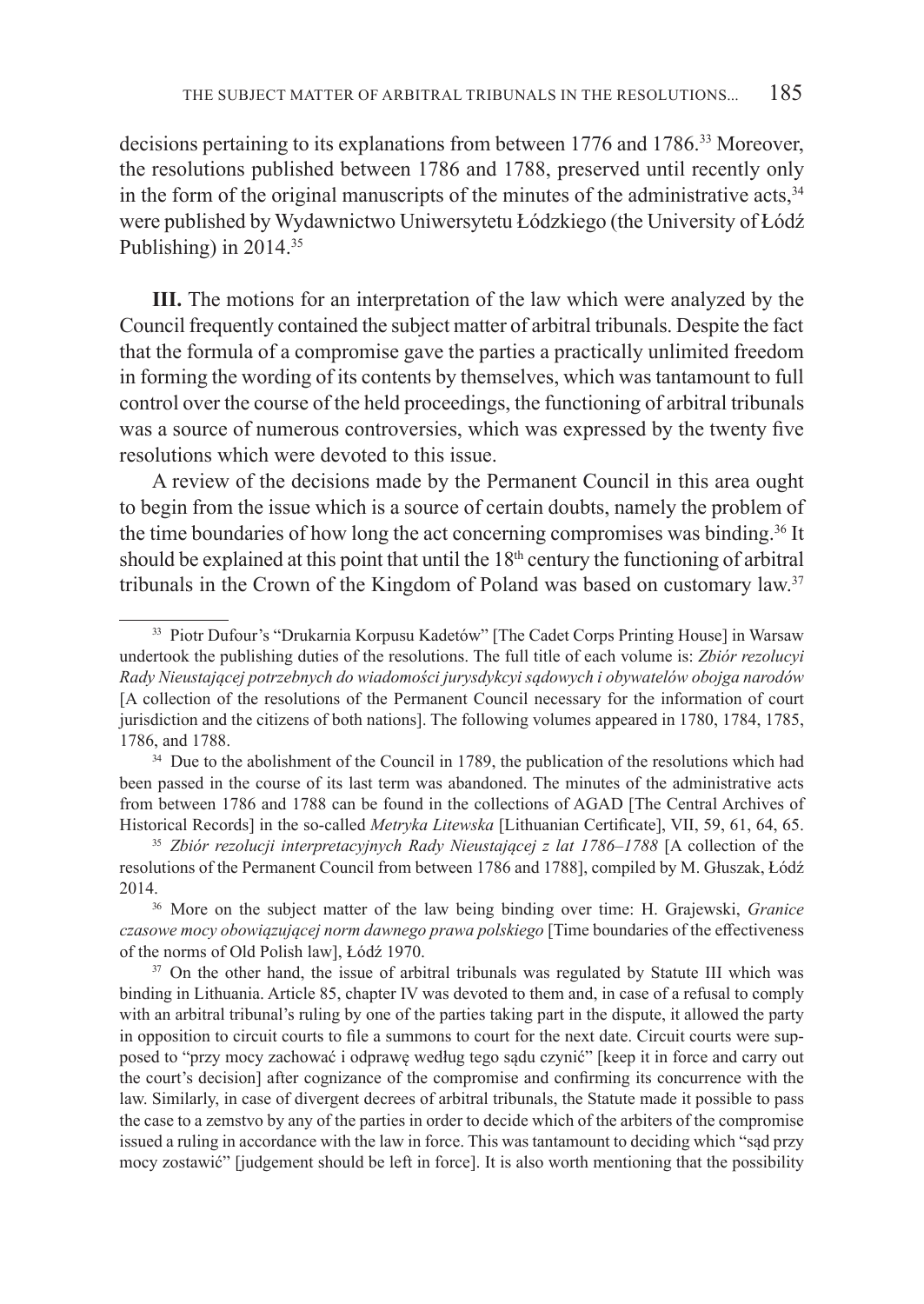A parliamentary constitution "Obwarowanie sądów polubownych *alias* kompromisarskich" [Enshrinement of arbitral tribunals, alias compromise courts]38 for the province of the Grand Duchy of Lithuania was passed in 1726, which guaranteed inviolability of compromises. It was extended to the Crown of the Kingdom of Poland in 177639 by the virtue of the act "Deklaracja o komisjach i remissach z przeszłego sejmu wypadłych" [A declaration on the committees and returns removed from the past parliament].40 The issue of the power binding the constitution appeared at the time. The circuit court in Czersk asked the Council about the admissibility of applying the act on compromises in relation to these agreements in arbitral courts which had been made before 1776. The conciliators upheld the principle of non-retroactivity of the law and stated: "że gdy prawo Wielkiego Księstwa Litewskiego o kompromisach napisane, na Koronę rozciągnione, inskrypcyi kompromisarskiej nie uprzedziło, lecz następnie wypadło, ściągać się zatym do poprzedzających inskrypcyi nie może" [that the law of the Grand Duchy of Lithuania concerning compromises was written and extended to the Crown of the Kingdom of Poland, and it did not precede promissory inscriptions, as such it could not be applied to the compromises which had already been in force].41 Unfortunately, the contents of the resolution do not provide information pertaining to the circumstances in which the question above was submitted to the Council. Furthermore, we also do not know who and for what reason was directly interested in resolving this matter. From the

tribunals in the Crown of the Kingdom of Poland only in 1776 on this basis. See footnote 3. 40 *VL* VIII, *fol*. 879.

<sup>41</sup> Resolution number 347 from the 3rd of October 1777, *Zbiór rezolucyi Rady Nieustającej* [A collection of the resolutions of the Permanent Council], Warsaw 1785, p. 93.

of conciliation was provided for by article 25, chapter IV of the Statute, *Statut Wielkiego Księstwa Litewskiego* [...] *teraz zaś za Najjaśniejszego Króla Stanisława Augusta* [...] *przedrukowany* [The Statute of the Grand Duchy of Lithuania [...] now reprinted [...] during the reign of His Majesty, the King Stanislaus II Augustus], Vilnius 1786. One fact deserves particular attention, namely the fact that despite the III Statute of Lithuania was revoked in western governorates of the Russian Empire in 1840, its provisions concerning arbitral tribunals were still applied in the following years. This can be explained by the nobility's attachment to the indigenous legal solutions, S. Godek, *III Statut Litewski w dobie porozbiorowej* [Lithuanian Statute III in the post-partitioning period], Warsaw 2012, pp. 191–192.<br><sup>38</sup> *VL* VI, *fol.* 490–491. As the legislator explained, the need to pass the aforementioned con-

stitution arose in connection with the practice of breaking compromises by the parties involved in it and the frequently noted cases of a lack of unanimous agreement among the arbiters who constituted a given arbitral tribunal. As a consequence, instead of facilitating and speeding up of settling of disputes in the course of arbitral proceedings, they were extended in time. To counteract this state of affairs, the constitution ordered the parties to obey the compromise provisions, inter alia, by bringing the case to a close in those arbitral tribunals in which they had started. A prohibition against appealing the adjudication of the arbitral tribunals to any *majoris et minoris subsellij* was also stipulated, while in case of divergent decrees the competences of the arbiters to settle a dispute were given to the Tribunal of the Grand Duchy of Lithuania.<br><sup>39</sup> Perhaps T. Ostrowski formulated his erroneous thesis concerning the appearance of arbitral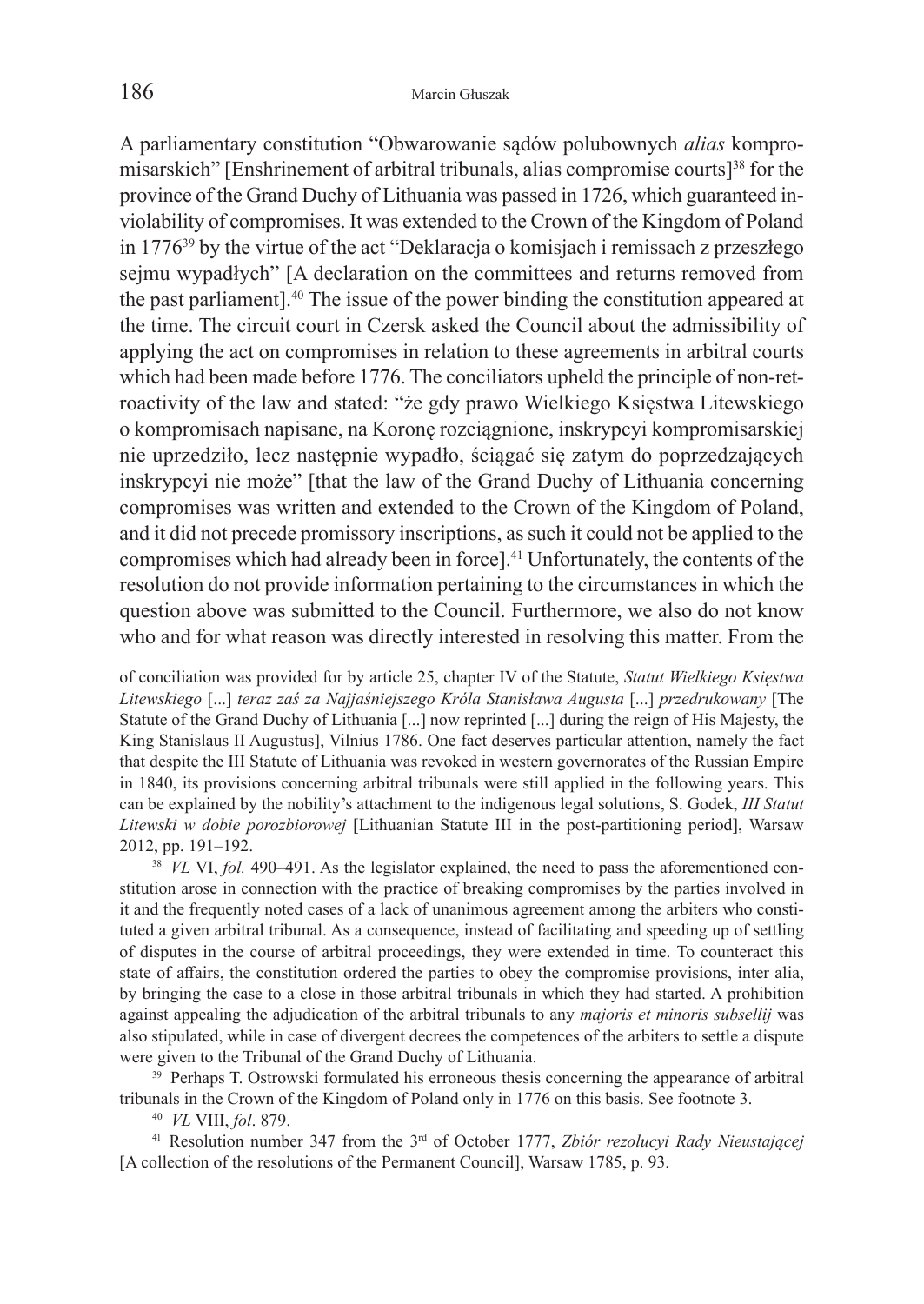explanations provided by the conciliators it only follows that in case of doubts or disputes concerning agreements made at arbitral tribunals before 1776, one could not have called on the parliamentary constitution in force. Simultaneously and equally importantly, there was no mention of a lack of validity of such provisions, which in case of their infringement by any of the parties could still constitute a basis for bringing the case to a circuit court for a breach of contract.

Furthermore, the memoranda sent to the Council several times brought up the issue concerning the participants of the proceedings, both the parties taking part in the dispute as well as adjudicators. An example of this is the memorandum sent to the Council by Michał Bułharyn, a Vawkavysk land clerk. The issue which he raised was connected with doubts pertaining to the group of entities entitled to make agreements before arbitral tribunals – men of the cloth. The starting point was, according to Bułharyn, determining whether "dobra funduszowe, *a corpore* bądź królewskich, bądź szlacheckich, bądź miejskich majątków wyjęte, tracą początkową swoją naturę i dziedzictwem jakoby kościelnym stają się" [funds, *a corpore* or royal properties, or nobles' property, or municipal property, they lose their initial nature and they become church's heritage]. Consequently, indicating the rights of the representatives of the clergy, who have use of church property for life, are forbidden to act "ze szkodą *in proprietate*, czyli to *haereditatis Ecclesiae*" [to the detriment *in proprietate*, namely to *haereditatis Ecclesiae*"]. Therefore, he asked, in the first place, whether "osoba duchowna, dobra kościelne dzierżąca, może ugody zawierać?" [clergymen who hold church property are allowed to make agreements?]; secondly, whether "do kompromisów [może] pisać się sama, czyli pod powagą starszeństwa, a w przypadku, iżby interwencja onego koniecznie potrzebną była: jaka i jak zupełną ta być powinna?" [they (can) make compromises by themselves, under the authority of seniority, and, in case their intervention is necessary, what it should be and to what extent?]. The Council adjudicated that properties given to the church should be treated as "za wyjęte spod dawnej natury i za własność kościelną [mają być] poczytane dotąd, pokąd Rzeczpospolita na sejmach, co jasnego lub szczególnego, z najwyższej mocy swej nie postanowi" [exempt from the old nature and (should be) seen as church property until the Commonwealth makes a clear and distinct decision during sejms sessions]. Simultaneously, it finished its train of thought with the statement that "sprawiedliwość równoważna, nie dozwala bynajmniej tego, aby dobrodziejstwo w kompromisach, służyć nie miało osobom duchownym, podobnie jako i świeckim, przeto nie inaczej, jak w asystencyi delegowanego *ab ocio*, *qua plenipotenta*, dobranych *a loci ordinario* kompromisarzów i z zachowaniem wszelkich formalności, z prawa duchownego nakazanych, *in objecto alienationis bonorum*, może beneficiatus ksiądz, na polubowny sąd opisywać się" [equal justice does not allow the benefits of compromises to exclude from them the men of the cloth as it should serve them in the same way as it does the laity; as such, with the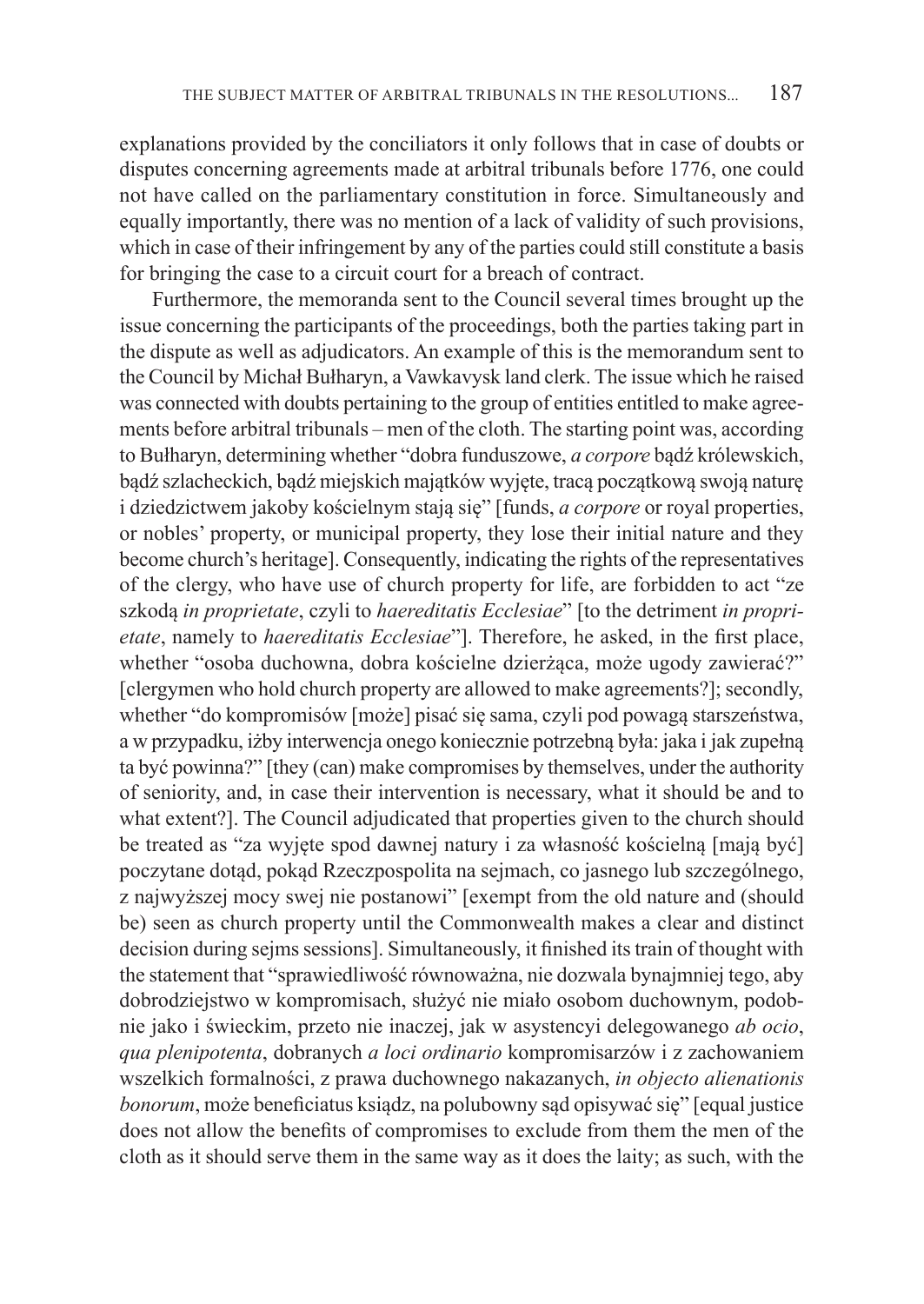assistance of delegated *ab ocio*, *qua plenipotenta*, selected *a loci ordinario* conciliators and, with the observance of all formalities ordered by canon law, *in objecto alienationis bonorum*, a beneficiatus priest can turn to an arbitral tribunal].42 As a consequence, the Council confirmed that, despite the special character of church property, the clergy may take advantage of arbitral tribunals according to the same principles enjoyed by the representatives of the other members of the laity. 43

As it was already mentioned, the issue of arbiters was also a source of controversy and doubts, especially the rules concerning appointing them. It can be attested to, inter alia, by the memorandum sent by Franciszek Kuszel, the Podlachia steward. Kuszel called on the Constitution of 1726 "Trybunał Główny Koronny" [The Main Crown Tribunal], which forbade the arbiters of the Tribunal to "wchodzenia w kompromisy *stante functione sub nullitate judicati*" [enter into compromises *stante functione sub nullitate judicati*].44 He interpreted this provision as to be applicable to superarbiters only and for this reason asked whether deputies chosen to be an arbiter before taking their post in the Tribunal, after the commencement of arbitral proceedings and after completing, inter alia, the interrogation of one of the parties and some of the witnesses, can together with the superarbiter conclude the work of the arbitral tribunal and fulfil the duties of a deputy at the same time. The Permanent Council rejected this interpretation by stressing that "deputatowi w każdym czasie funkcyi swojej, aż do jej zakończenia, innymi sądami, oprócz trybunalskich, zatrudniać się nie dozwala" [deputies at all times of performing their duties until the end of their term cannot work for any other courts aside from the tribunal ones]. Furthermore, the Council emphasized that in case they undertake any activity in a compromise court "akty takowe (choćby przez strony przyjęte były) niszczy, tak też i sądów polubownych, *stante eadem Tribunalitia functione*, deputatom kontynuować nie daje mocy" [such acts (even if they were accepted by the parties) are destroyed, and it is also the case with arbitral tribunals, *stante eadem Tribunalitia functione*, they do not give the deputies authority to continue].45 The resolution of the Council definitely settled the issue of the participation of the members of the Tribunal in the activities of compromise courts. This solution was supposed to prevent a common occurrence, namely deputies not attending the sessions of the Tribunal.<sup>46</sup> Thusly, it was supposed to ensure greater efficiency

<sup>&</sup>lt;sup>42</sup> Resolution number 341 from the 30<sup>th</sup> of May 1786, *Zbiór rezolucyi...* [A collection of the resolutions...], 1788, p. 138.

<sup>43</sup> There are also known cases of nuns taking advantage of compromises, A. Rosner, *Tradycja...*

<sup>[</sup>The tradition...], p. 43. 44 *VL* VI, *fol.* 423. 45 Resolution number 400 from the 9th of July 1784, *Zbiór rezolucyi...* [A collection of the resolutions...], 1786, p. 34. 46 See more: W. Bednaruk, *Trybunał Koronny...* [The Crown Tribunal...], p. 274.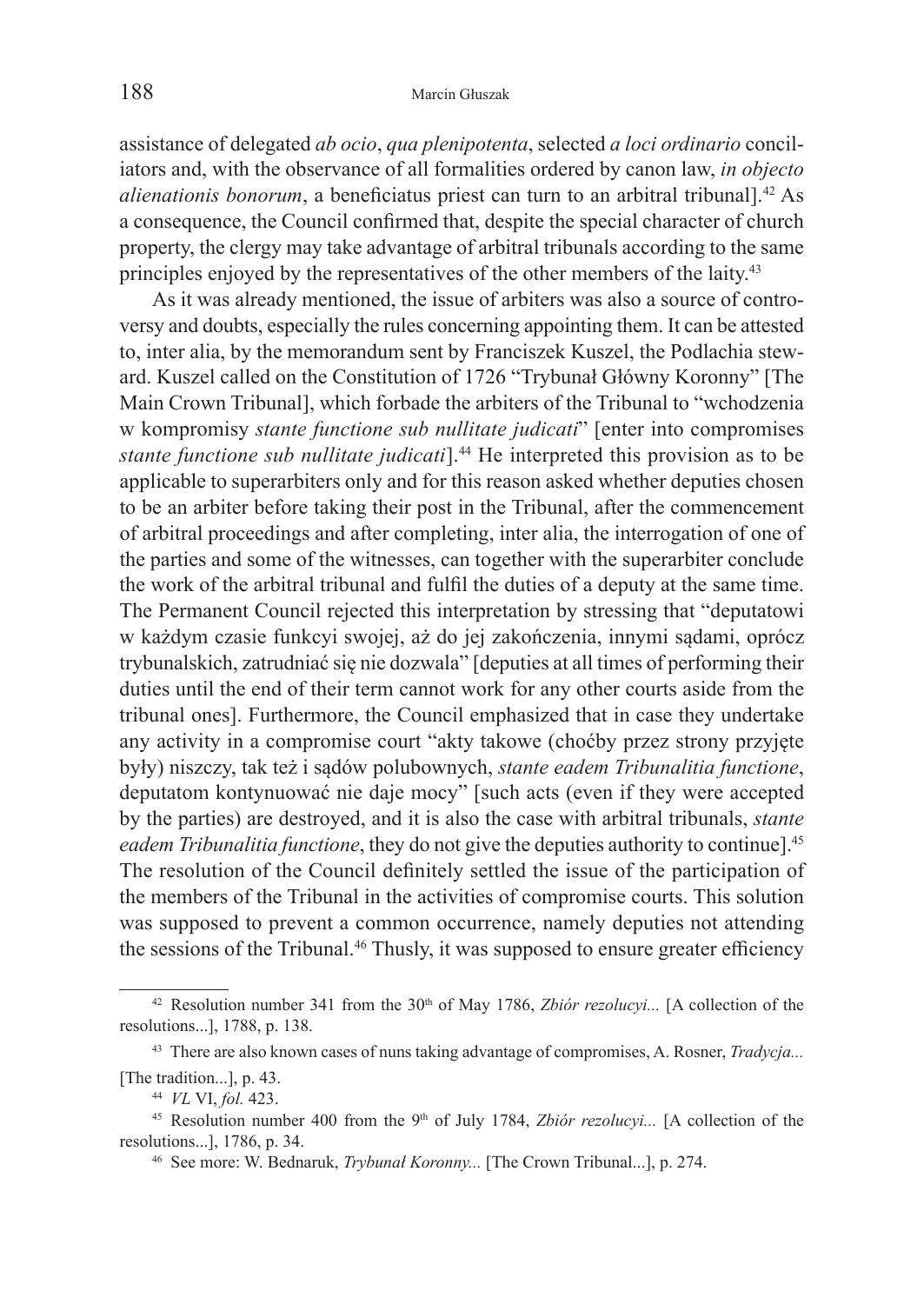of its activity. And even though the reasons behind the absence of arbiters can be explained by a lack of discipline or even by an aversion of the nobility towards the difficult and demanding work of deputies, the unequivocal confirmation of the statutory prohibition of the participation in compromises by the Council was supposed to induce deputies to concentrate in large measure on their duties in the Tribunal.

A different kind of a case was described in a memorandum by Gabriel Karwosiecki,47 a Płock chamberlain, who performed the function of a superarbiter. The doubts which he drew attention to were connected with the interpretation of the principle set in the compromise provisions which allowed one arbitral tribunal to issue a verdict after a resignation by one of the parties or in the absence of one of the parties. However, this principle did not provide for a course of action in the case Karwosiecki raised in which "strona odstępując od sądu razem i od siebie mającego wolność stawić się do sądu arbitra, odciąga i nie stawi" [a party withdraws from an arbitral tribunal and also withdraws their arbiter from the tribunal]. This begs the following question: "czy może superarbiter sam z drugim arbitrem sąd rozpoczynać i kończyć, albo nie?" [can a superarbiter by oneself together with a second arbiter begin and end an adjudication or not?]. The Permanent Council explained that the deciding factor in this area were the contents of the compromise reached by the parties. In case the composition of the tribunal contained a superarbiter as well as arbiters mentioned by their first and last name, the verdict could only be issued by the tribunal in its full composition. This can be construed as a safety measure for the parties to prevent a tribunal from making a ruling without the participation of either party's arbiter in case they were absent at the proceedings. However, in case only a superarbiter was appointed, when "dodanie arbitrów stronom jest zostawione, bez specyfikacyi osób, lecz kogo się im zdarzy uprosić i do sądu zasadzić, na ów czas umknienie arbitra i niestawienie się jego do sądu, nie inaczej, jako za odstąpienie samej strony ma być rozumiane, zostawując superarbitrowi poczynania według reguły zapisanej na kompromis" [adding arbiters is left to the parties, without specifying any persons but making it whoever they manage to ask and place in a tribunal, and if in such a case the arbiter is gone and does not appear in court, then it is to be understood only as the parties waiving their case and the proceedings are to be left to the superarbiter according to the principles of compromises].48 According to the Council, if one of the parties did not indicate in the agreement a specific person to perform the function of the arbiter, and when the said arbiter did not appear at the compromise court, then the superarbiter could continue arbitral proceedings. Simultaneously, it was emphasized that the situation

<sup>47</sup> See more: K. Zienkowska, *Karwosiecki Gabriel Antoni*, PSB, vol. XII, Cracow 1966–1967, p. 158.

<sup>&</sup>lt;sup>48</sup> Resolution number 375 from the 18<sup>th</sup> of June 1784, *Zbiór rezolucyi...* [A collection of the resolutions...], 1786, p. 34.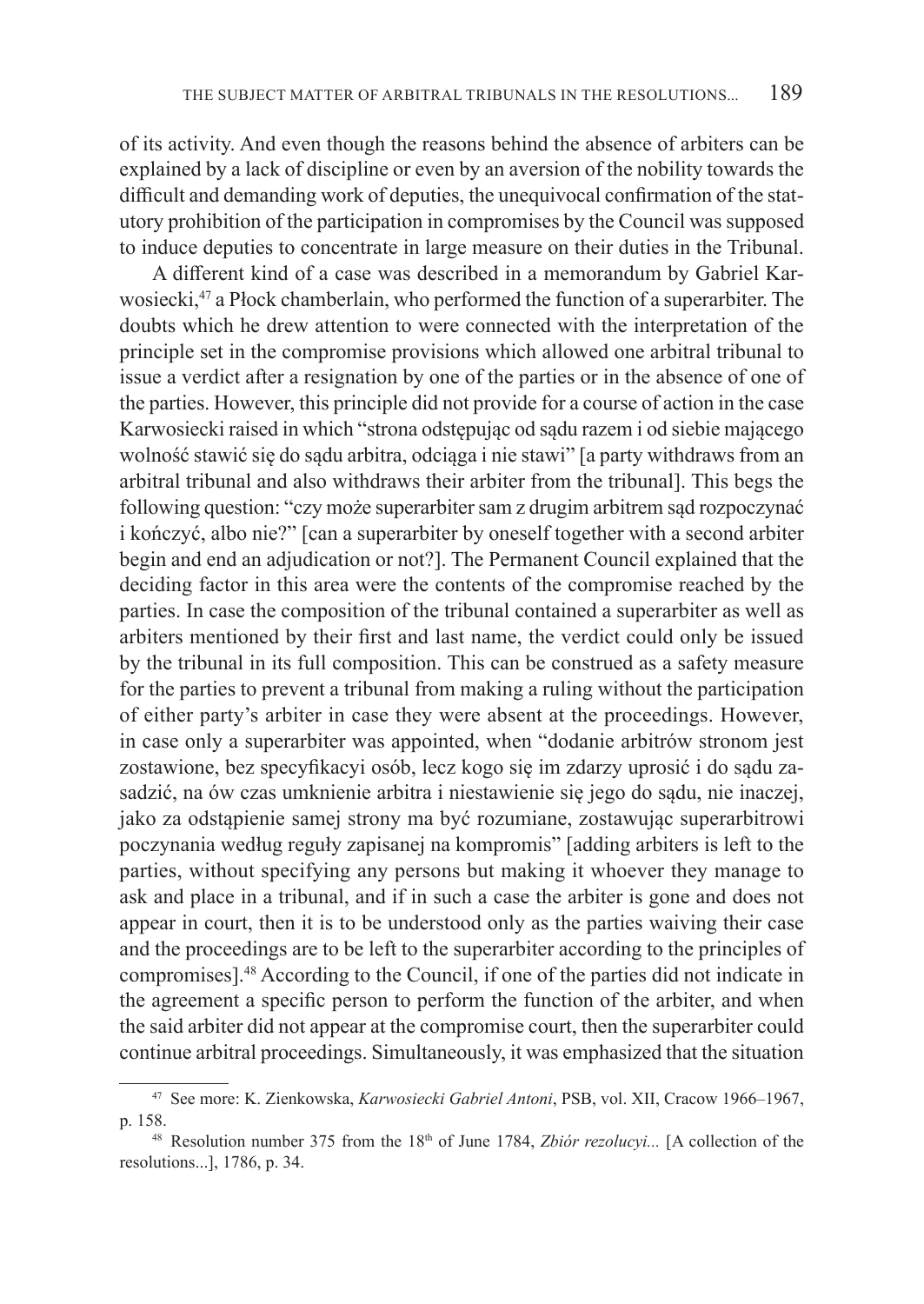delineated above had the same results as a party withdrawing from a compromise, which was not admissible. What was the *ratio legis* of such a resolution? It seems that the accepted interpretation was supposed to be conducive to a more efficient functioning of arbitral tribunals and preventing situations in which the work of the tribunals could be paralyzed or delayed due to withdrawing from a compromise or an absence of the parties or their arbiters at the proceedings.

Those who turned to the Permanent Council also indicated certain doubts concerning the competences of arbitral tribunals, including what type of cases could be brought forward for them to settle. Such objections were presented in his memorandum by the aforementioned Franciszek Kuszel. Taking into consideration the contents of the constitution, "Deklaracja o komisjach i remissach" [A declaration on the committees and returns] from 1776 which extended to the Crown of the Kingdom of Poland the law which had been passed for the Grand Duchy of Lithuania in 1726, he suggested that this act "zdaje się tylko pozwalać zapisywania kompromisu w sprawach tych, które były komisjami sejmu 1775 roku objęte" [seems to allow for compromises only to be made in those cases which were included in the sejm's committee from 1775]. As he wanted to solve this issue, Kuszel asked: "czyli więc toż prawo, daje moc zapisywania kompromisów we wszelkich sprawach ziemskich? I jakie mają być sprawy, rozumiane za ziemskie?" [does this law give the authority to make compromise in all land cases? And which cases are to be understood as land ones?]. The Council rejected the interpretation presented by Kuszel by explaining that the constitution of 1726 "we wszelkich sprawach zapisywania sądu polubownego dozwala. Prawo zaś 1776 mówiąc o kompromisie, sprawy ziemskie wymienia, przeto podług obmowy tych praw obydwóch, wszelkie sprawy ziemskie pod rozsądzenie kompromisów podpadać mogą" [allows all cases to be made for arbitral tribunals. The law of 1776 which speaks of the compromise mentions all land cases, and accordingly, according to the provisions of these two laws, all land cases can be settled by a compromise].<sup>49</sup> The issue of the powers of arbitral tribunals was raised by Franciszek Strzałkowski, a Radom circuit bailiff. The query concerned a procedural issue and pertained to convening a *kondescensja*, which was an assembly at the disputed ground, by a compromise court. Strzałkowski asked: "gdy w zapisie kompromisarskim nie ma nadanej wyraźnie sądowi polubownemu mocy wyznaczania kondescensyi sądów ziemskich lub grodzkich urzędów, czy może tenże sąd polubowny albo od siebie wyznaczyć kondescensję, albo stronie zalecić wprowadzenie urzędnika do egzekucyi jego dekretu? I czyli akt urzędnika sprowadzonego w tym przypadku, może być rozumiany za legalny, mający tęż samą powagę, co sąd kompromisarski?" [if there is no compromise provision which

<sup>&</sup>lt;sup>49</sup> Resolution number 400 from the 9<sup>th</sup> of July 1784, *Zbiór rezolucyi...* [A collection of the resolutions...], 1786, p. 34.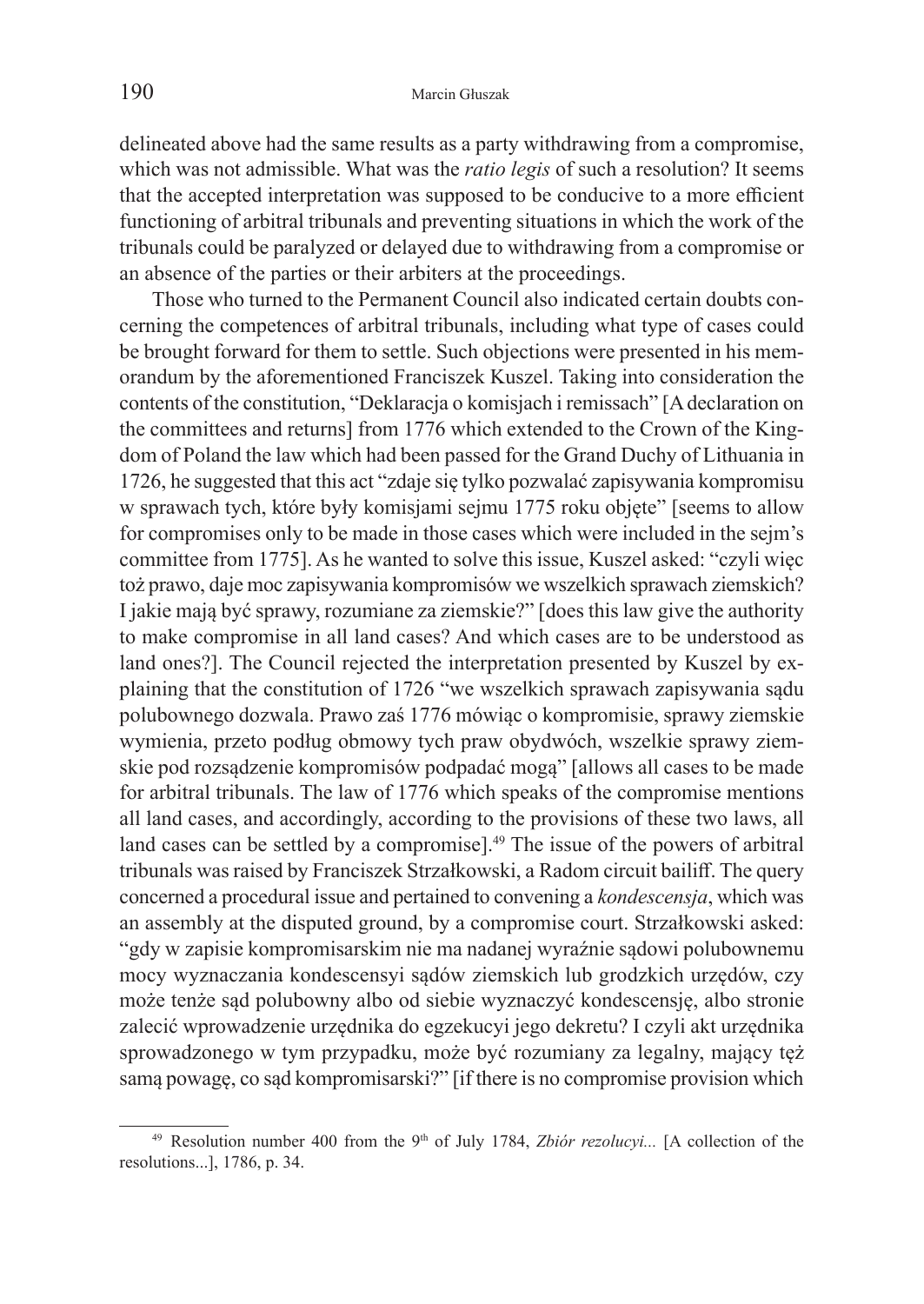clearly grants arbitral tribunals the power to designate a *kondescensja* of circuit courts or county offices, can the said arbitral tribunal designate a *kondescensja* by itself or can it order a party to introduce an official to execute its decree? And can an act of an official brought in in this case be treated as legal and have the same validity as that of a compromise court?].

The Council replied that the decisive principle in this area was stipulated for in the compromise provision. However, it firmly stated at the same time that: "Żeby zaś sąd kompromisarski mógł arbitralnie urzędy ziemskie lub grodzkie na kondescensje powagą wyroku swego zsyłać, żadnym prawem o kompromisach pisanym nie jest do tego umocowanym" [Concerning compromise courts arbitrarily summoning circuit or county offices for a *kondescensja* with the power of their sentence, they have no such authority according to the written laws concerning compromises]. According to the conciliators, circuit or county offices had the right to determine a *kondescensja* only in cases when "z obopólnej stron umowy zapisem kompromisarskim pozwolonej tej mocy udział mają sobie wyraźnie dany" [they are explicitly granted this authority by both parties to the compromise agreement]. The Council's answer to the question concerning the execution of judgements of arbitral tribunals was the following statement: "dekreta kompromisarskie jako są dekretami ostatecznymi, tak do egzekucyi przez sąd każdy doprowadzone być powinny" [compromise decrees are final decrees and as such they should be executed to the end by every court].<sup>50</sup>

Complicated and multifaceted disputes between the conflicted parties led to practices which relied on also including those cases for the ruling of arbitral tribunals which had not been explicitly specified in the compromise provision. This matter was also dealt with by Władysław Ciołkowski, a Stężyca district court judge, in his memorandum. He asked how one should proceed if an arbitral tribunal "sprawę pod zapis niepoddaną, owszem wcale wyjętą, przez decyzję swą zajął?" [by its own decision, took charge of a case which was not in its purview, indeed, one which was completely excluded from it?]. He added: "czyli ukrzywdzonemu w takim przypadku naprzeciwko dekretowi polubownemu, czynić się godzi, i gdzie?" [can the party injured in such a case by an arbitral decree appeal against it and, if so, where?]. The issue of the powers of compromise courts was raised here as well as of the proceedings the parties can undertake in connection with the ruling made in such a case. The authors of the resolution replied to Ciołkowski thusly: "w kategoryi nieprzyzwoicie i nienależnie w sąd polubowny wciągnionej i rozsądzonej strony czynić mogą *in foro* gatunkowi sprawy competenti" [in the category of cases which are put in arbitral tribunal's jurisdiction in an indecent and

<sup>&</sup>lt;sup>50</sup> Resolution number 257 from the 29<sup>th</sup> of April 1788, *Zbiór rezolucji...* [A collection of the resolutions...], 2014, p. 270.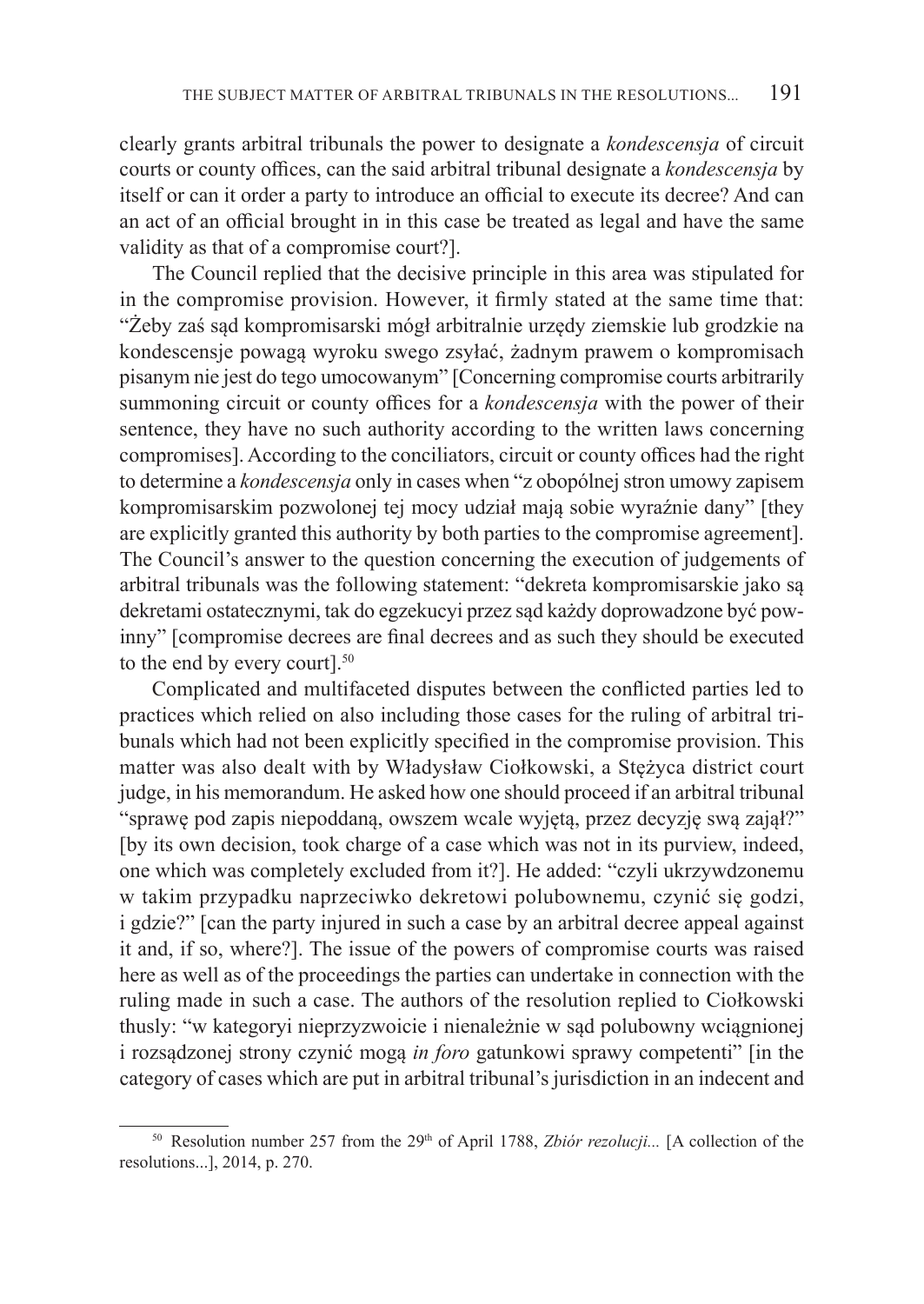undue manner, the parties can make the case *competenti in foro*].51 Consequently, conciliators decided that the parties to the compromise had the right to take their case to the court which had jurisdiction if the case had been judged by an arbitral tribunal which had exceeded its competences and jurisdiction. However, the Council did not make a statement concerning whether a compromise ruling issued in the area not included in the agreement remained in force or was it subject to an annulment procedure.

A different type of problem was raised in the resolution which was a reply to an official letter by the Kalisz zemstvo. It pertained to entering into official files a contract which concerned the creation of an arbitral tribunal. It can be gleaned from court information that the compromise provision made between the Trembiński family members were not testified to before public records, while the tribunal itself did not convene on the appointed date. As a result, one of the parties to the dispute demanded the realization of the provision and convening a compromise in accordance with the contents of the agreement. The other party applied for a declaration of invalidity by pointing out that there occurred a failure to comply with the law. In response to the doubts raised by Kalisz judges, the Permanent Council drew attention to a fragment of the 1726 constitution which stated that "*in futurum*  wszelkie sprawy na kompromis przez strony *sponte* zapisem in quoqunque subsellio przyznanym ordynowane *etc*." [*in futurum* all compromise cases by parties *sponte* provision *in quoqunque subsellio* admitted ordained *etc*.], and by drawing special attention to the phrase "*in quoqunque subsellio*", it confirmed the precept of registering compromise provisions in any office, which was a necessary condition to make the said provision legally binding.52 The Council devoted one resolution to deferments, in this case a postponement of the commencement of the sessions of an arbitral tribunal, which was issued upon the motion of the aforementioned district court judge Władysław Ciołkowski. He asked, possibly due to an attempt to postpone the date of court was supposed to commence work upon the motion of one of the parties to the compromise, "czyli prorogacja sądu kompromisarskiego jednostronna, opisem kompromisu całemu nawet sądowi niedozwolona jest tak prawną, aby drugą stronę na tę prorogację niedozwalającą, do sądzenia się obowiązywać mogła lub nie?" [whether a one-sided deferment of a compromise court, which is against the provisions according to which the court was to function, is effective and should the other party agree to this deferment or not?]. The Council explained that the basis for action in such a case was the agreement between the parties, while the tribunal "podług inskrypcyi *quo ad literam* zachować się ma"

<sup>&</sup>lt;sup>51</sup> Resolution number 149 from the 19<sup>th</sup> of August 1785, *Zbiór rezolucyi...* [A collection of the resolutions...], 1788, p. 68.

<sup>&</sup>lt;sup>52</sup> Resolution number 261 from the 6<sup>th</sup> of May 1788, *Zbiór rezolucji...* [A collection of the resolutions...], 2014, p. 274.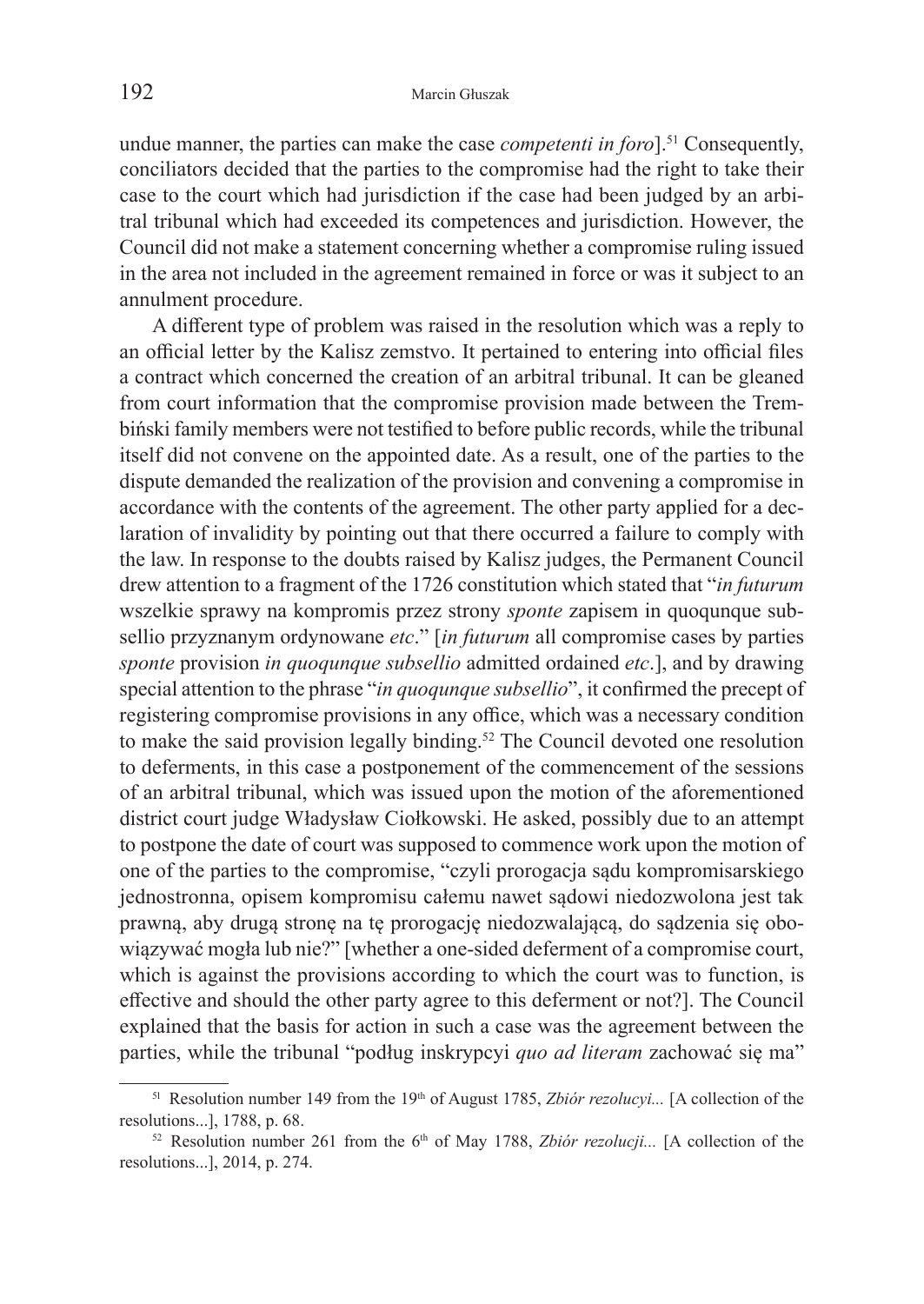[ought to act according to the *quo ad literam* inscriptions], which should be explained as the duty to commence the sessions of the tribunal on the date specified in the compromise provisions and that responsibility rested with the parties and with the arbiters. Simultaneously, however, it was stated that "gdy czas *praefixe*  do rozsądzenia jest wyznaczony, po upłynieniu onego bezczynnym, powaga sądu ustawać powinna" [when the *praefixe* time for judgement is set, and after this date passes without any action, then a court's power should cease].53 This gives one to understand that if the parties to the compromise did not take part in the arbitral proceedings at the appointed time then it meant that the tribunal lost the competences it had been granted.

The memoranda which were presented to the Council also raised the issue of transferring cases from arbitral tribunals to state courts.

The judges from the Żytomierz zemstvo asked about this possibility. In the case described by them, the parties involved in the dispute in the circuit court which issued the decree which ordered the defendant to disown the charges brought against him and the parties reached a settlement in terms of passing all the cases opened between them over to a compromise court. When the compromise failed after several years of extended arbitral proceedings, then the plaintiff decided to once again give the case to the circuit court. At the same time, they demanded that the defendant satisfy the terms of the decree which had been previously issued in this zemstvo. The latter refused by invoking in the circuit court the resolutions of the parliamentary constitutions as well as by presenting the agreement which appointed the arbitral tribunal in the case under consideration. The court in Żytomierz then turned to the Permanent Council with the following question: "Czyli tedy po upadłym terminie kompromisu, sprawy pod tenże kompromis poddane, wrócić się mają do tych jurysdykcyi gdzie zaczęte były? Czyli za podniesieniem od superarbitra kompromisu w tym sądzie gdzie terminowane i kończone *finaliter*  być powinny?" [Should the matters under consideration for a compromise return to the jurisdiction where they began after the date of the compromise passed? Or, if a superarbiter of the compromise is appointed, should they continue and be finalized where they have started?] By invoking the contents of the 1726 act, the Council announced "iż gdzieby po upadłym terminie nie był ostrzeżony upad kompromisu, tam strony za podniesieniem drugiego terminu, nie gdzie indziej, tylko w sądzie kompromisarskim rozpierać się powinny" [that, after the date passed and the compromise was not achieved, and the parties wished to settle on another, then they should continue their dispute nowhere else than in the compromise court only].<sup>54</sup>

<sup>&</sup>lt;sup>53</sup> Resolution number 149 from the 19<sup>th</sup> of August 1785, *Zbiór rezolucji...* [A collection of the resolutions...], 1788, p. 68.

<sup>54</sup> Resolution number 192 from the 2nd of September 1783, *Zbiór rezolucyi...* [A collection of the resolutions...], 1786, p. 32.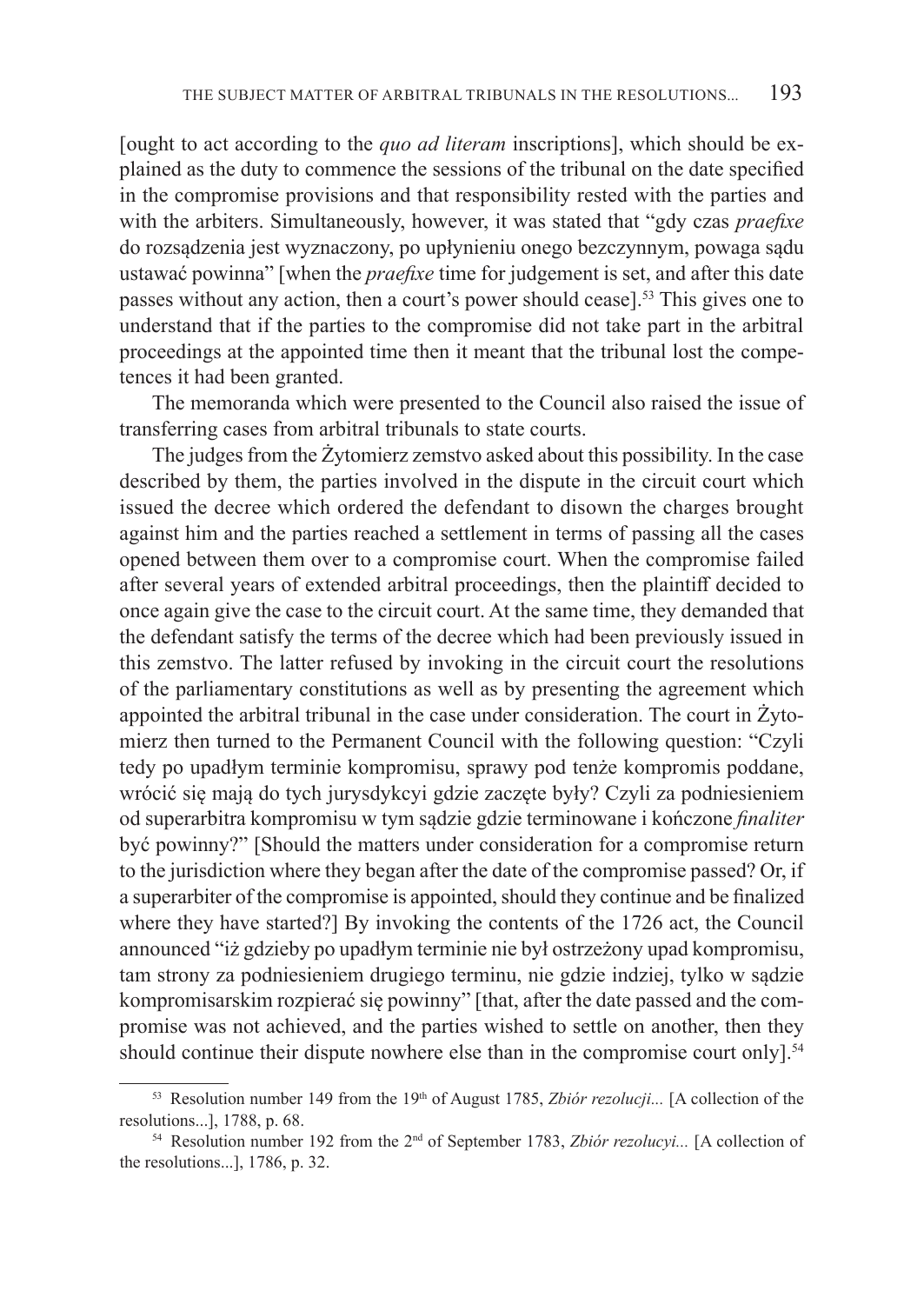Therefore, if one wished to strictly adhere to the letter of the law which had been laid out in the aforementioned constitution, which ordered that all disputes should be brought to an end in the same compromise court in which they had started, the Council negated the possibility of sending a given case back to a circuit court for judgement.

In a similar case, where Jan Kanty Karwosiecki<sup>55</sup> performed the function of an arbiter in an arbitral tribunal, he asked whether in case of a collaborative decision made by the arbiters and the superarbiter regarding sending back *ubi de jure* the disputed case, after it was examined, the arbitral tribunal had the duty, on demand of either of the parties, to "podnieść termin kompromisu i sprawę finalnie według zapisu kompromisyjnego rozsądzić?" [raise the date of a compromise and finally arbitrate the case according to the compromise provision?]. The Council, by referring to the decisions of the universal<sup>56</sup> devoted to arbitral tribunals from 1786,<sup>57</sup> mentioned "iż na fundamencie kompromisarskiego obustronnego zapisu, superarbiter i arbitrowie sprowadzeni, jurysdykcję sądów swoich ufundować, accesoria *in forma judiciorum* ułatwić, indukt wysłuchać, a na koniec po odeszłych replikach ostatnią decyzję ferować i sentencję deklarować powinni" [that on the foundation of the mutual compromise provision, a superarbiter and arbiters brought in, carry out the jurisdiction of their own courts, facilitate accesoria *in forma judiciorum*, hear the introduction, and finally they should pronounce the final decision and declare the sentence after hearing out the rebuttals].58 It thus confirmed, in a manner which left no doubts, the duty of arbitral tribunals to complete arbitral proceedings by issuing a final adjudication.

However, this resolution soon became the topic of a memorandum written by Romual Walewski,<sup>59</sup> one of the members of the Council. He suggested that such a solution had its drawbacks (Walewski indicated the danger of collision in jurisdictions) and asked: in a situation when an arbitral tribunal "zamiast finalnego dekretu ferowania, sprawę całą *ad quem de jure* odesłał, [...] strony *conformiter*  wydały termina do sądu sprawie przyzwoitego, superarbiter może być następnie zmuszony przeciwko własnej sentencyi, na nowo zasiadać i sądzić, bez nowego

<sup>55</sup> Karwosiecki Jan Kanty (Lubicz coat of arms) – Chęciny Master of the Hunt (1784–1794), border bailiff (1785), *Urzędnicy województwa sandomierskiego XV–XVIII wieku. Spisy* [The officials of the Sandomierz Province from the  $15<sup>th</sup>$  to the 18<sup>th</sup> century. The lists], ed. A. Gasiorowski, compiled K. Chłapowski, A. Falniowska-Gradowska, Kórnik 1993, p. 184. 56 Universals were provisions which were normative in character. They were issued as royal

acts with the support of the Permanent Council, S. Kutrzeba, *Historia źródeł dawnego prawa polskiego* [The history of the sources of old Polish law], vol. I, Lviv 1925, p. 203.

<sup>57</sup> Universal number 305, *Zbiór rezolucyi...* [A collection of the resolutions...], 1788, p. 164. 58 Resolution number 119 from the 1st of June 1787, *Zbiór rezolucyi...* [A collection of the

resolutions...], 2014, p. 137. 59 See more in: A. Czaja, *Między tronem...* [Among the throne...], p. 92.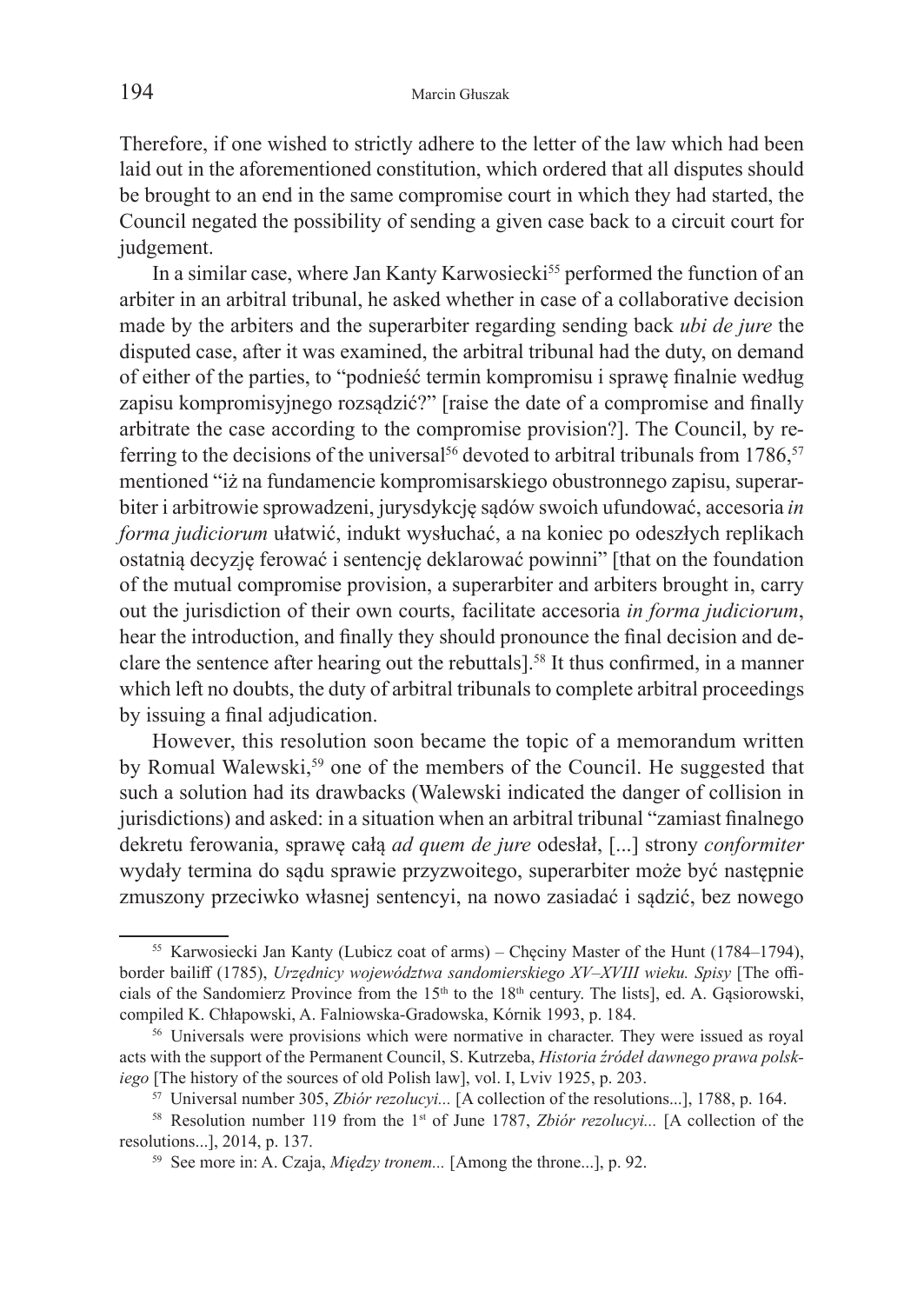na to polubownego od stron jego na superarbitra zapisania?" [instead of issuing a final adjudication, sent the whole case *ad quem de jure*, [...] the *conformiter* parties gave a date to the court with jurisdiction, a superarbiter may be subsequently forced to be in session and arbitrate again against its own sentence without a new superarbiter designated by the parties?]. What is more – the conciliators asked further – whether "strona może przymuszać drugą stronę do powtórzenia takowego zapisu, który w takowym razie jużby przestał być polubownym?" [one of the parties could force the other party to repeat such a case which in such a situation would stop being an arbitral one?] The Permanent Council reminded, by invoking both the sejm constitutions of 1726 and 1776 as well as the contents of their previous resolution in the answer once again, that cases which had begun in one arbitral tribunal should be finished in it.

It added "że superarbiter z obowiązku przyjętego, na siebie dobrowolnie urzędu, sądzenia kompromisu, nie mógł był i nie powinien, od tego sądu supersesyi czynić, ale onże finalnie kończyć" [that a superarbiter could not and should not supersede the duty of arbitrating the compromise which they have accepted willingly but they had to bring it to a final end]. The danger stemming from sending the parties to a different tribunal which could undermine the trust in the institution of compromises was emphasized and it could expose to "niepewność tej spokojności, którą prawa zabezpieczyły, a którą sobie strony wzajemnie w dobrej wierze i ufności superarbitra i z nim wybranych arbitrów do sądu zasadzając, na zawsze zamierzyły" [uncertainty this calmness which has been secured by law and which the parties mutually intended in good faith and trust in the superarbiter and the arbiters chosen for a tribunal]. That is why the Council finished by emphasizing "przeto jako superarbiter wszystkie strony od sądu swego odsyłając *ubi de jure* oddalił, tak gdy od tychże stron wszystkich w zapis kompromisarski wchodzących rekwirowany będzie, winien jest sąd swój podnieść i tymże stronom finalną wymierzyć sprawiedliwość" [that as a superarbiter referred all parties to their judgement *ubi de jure* dismissed so it will be required of all the parties entering the compromise provision, and ought to raise their judgement and pronounce a final sentence to deliver justice to those parties].<sup>60</sup>

Relatively a lot of attention was devoted to the issue of the sentences themselves of the arbitral tribunals in the memoranda which were sent in.

To begin with, let us examine the resolutions of the Council which were devoted to the broadly understood subject matter of the influence of the decrees of the compromise courts on third parties who did not appear as parties to the compromise proceedings. This issue was the subject of the memorandum sent to the Council by

<sup>&</sup>lt;sup>60</sup> Resolution number 180 from the  $23<sup>rd</sup>$  of November 1787, *Zbiór rezolucyi...* [A collection of the resolutions...], 2014, p. 185.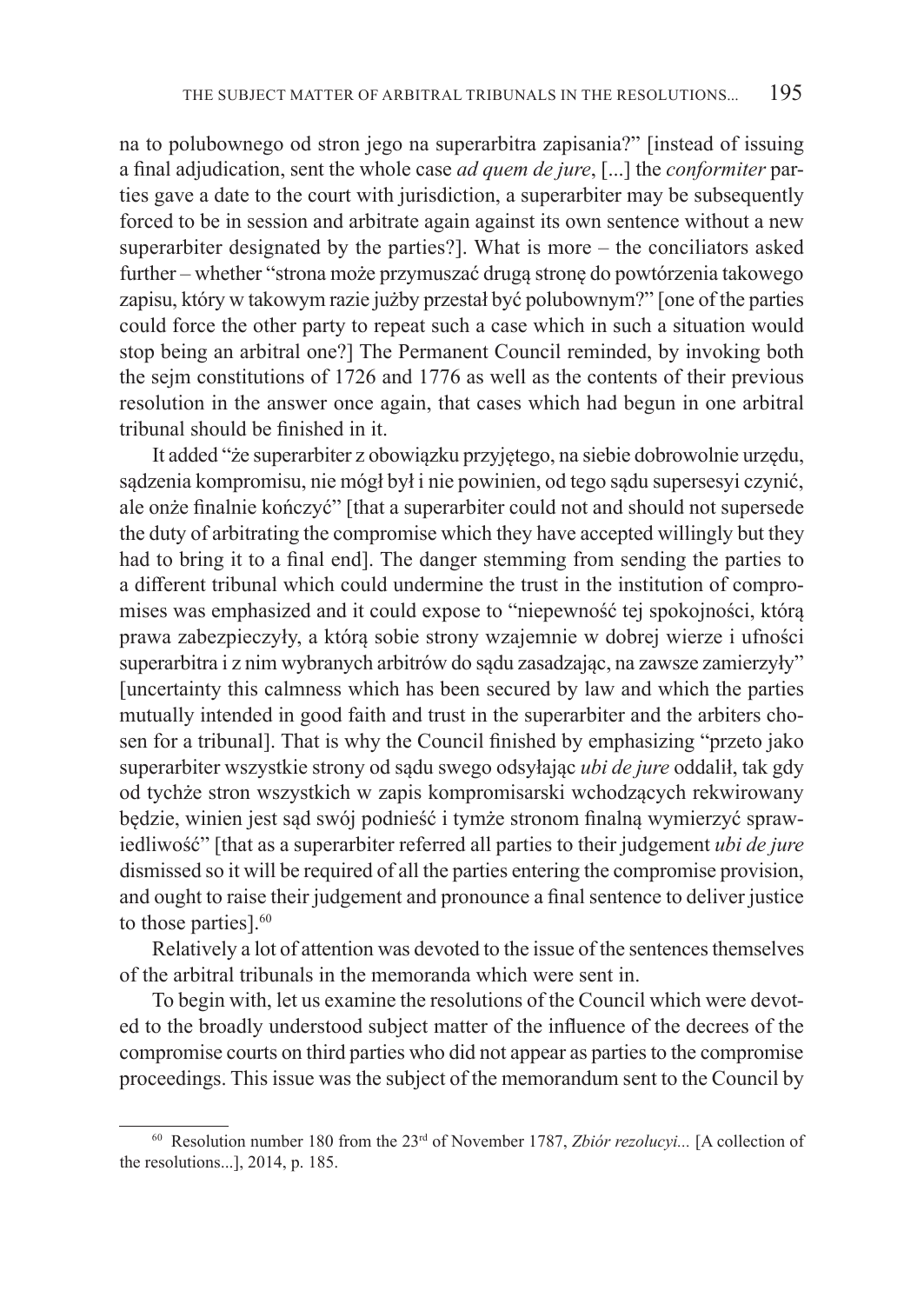judge Władysław Ciołkowski from the town of Stężewo. He asked whether "osoby do jedności interesu należące, a do sądu polubownego niepiszące się, na przykład siostry i inni sukcesorowie, ulegać mają decyzyi sądu polubownego?" [persons who are party to the affair but who do not participate in the arbitral tribunal, for instance sisters or other inheritors, should they be subject to the decisions of an arbitral tribunal?]. The issue indicated by Ciołkowski was probably prevalent. One can assume that it was a common occurrence to encounter cases in which more people were involved amongst at least one of the parties or, alternatively, cases in which the result of the dispute could also have had legal repercussions in relation to those people who did not make a compromise agreement. Consequently, the Council's reply was of significant importance for all people interested in a case but who did not necessarily take part in the arbitral proceedings. According to the conciliators' explanations and according to the general rule, "kompromisa nie mogą inne osoby w inskrypcję niewchodzące pod sąd swój do przyjęcia decyzyi pociągać" [compromises cannot include people who are not included in its contents and so cannot be bound by a tribunal's decisions]. Concomitantly, the Council emphasized that "gdyby jednak przypadkiem podciągnięte [inne osoby], wyrok ten za legalny przyjęły i onemu we wszystkim zadosyć uczyniły, takowy dekret, ważnym i niewzruszonym być powinien" [if (other persons) were accidentally included, however, and accepted this sentence as legal and satisfied it in all ways, then such a decree should be valid and ironclad].61 And so, this resolution secured parties who did not take part in an arbitral tribunal in case of an unfavourable decision. At the same time, it stated that in case everyone was satisfied with the sentence and it was accepted by all interested parties, then it became binding, which created the possibility for the dispute to be resolved and final.

Conciliators maintained their position in this matter in one of the following resolutions. It came about as a result of a request for clarification which had been sent in to the Permanent Council by General Jan Aleksander Kraszewski.<sup>62</sup> He asked in his memorandum for an explanation to the following question: "czy nowy dziedzic, kupiwszy wieś, może być przymuszonym od sądu, trzymać i kończyć kompromis, przez dawniejszego dziedzica zapisany i zaczęty, ale kilkokrotnymi limitami, przez więcej dwuletni przeciąg zwlekany i nieskończony?" [can a new squire, after purchasing a village, be forced by court to hold and complete a compromise which was started by the previous squire but which was extended several

<sup>&</sup>lt;sup>61</sup> Resolution number 149 from the 19<sup>th</sup> of August 1785, *Zbiór rezolucyi...* [A collection of the resolutions...], 1788, p. 68.

<sup>62</sup> Kraszewski Jan Aleksander – Major General of the Crown armies (1775–1787), *Oficerowie Rzeczypospolitej Obojga Narodów 1777–1794. Spisy* [The officers of the Polish-Lithuanian Commonwealth 1777–1794. The lists], vol. I, part 1, M. Machynia, C. Srzednicki, *Wojsko Koronne. Sztaby i kawaleria* [The Crown army. The staff and the cavalry], Cracow 2002, p. 129.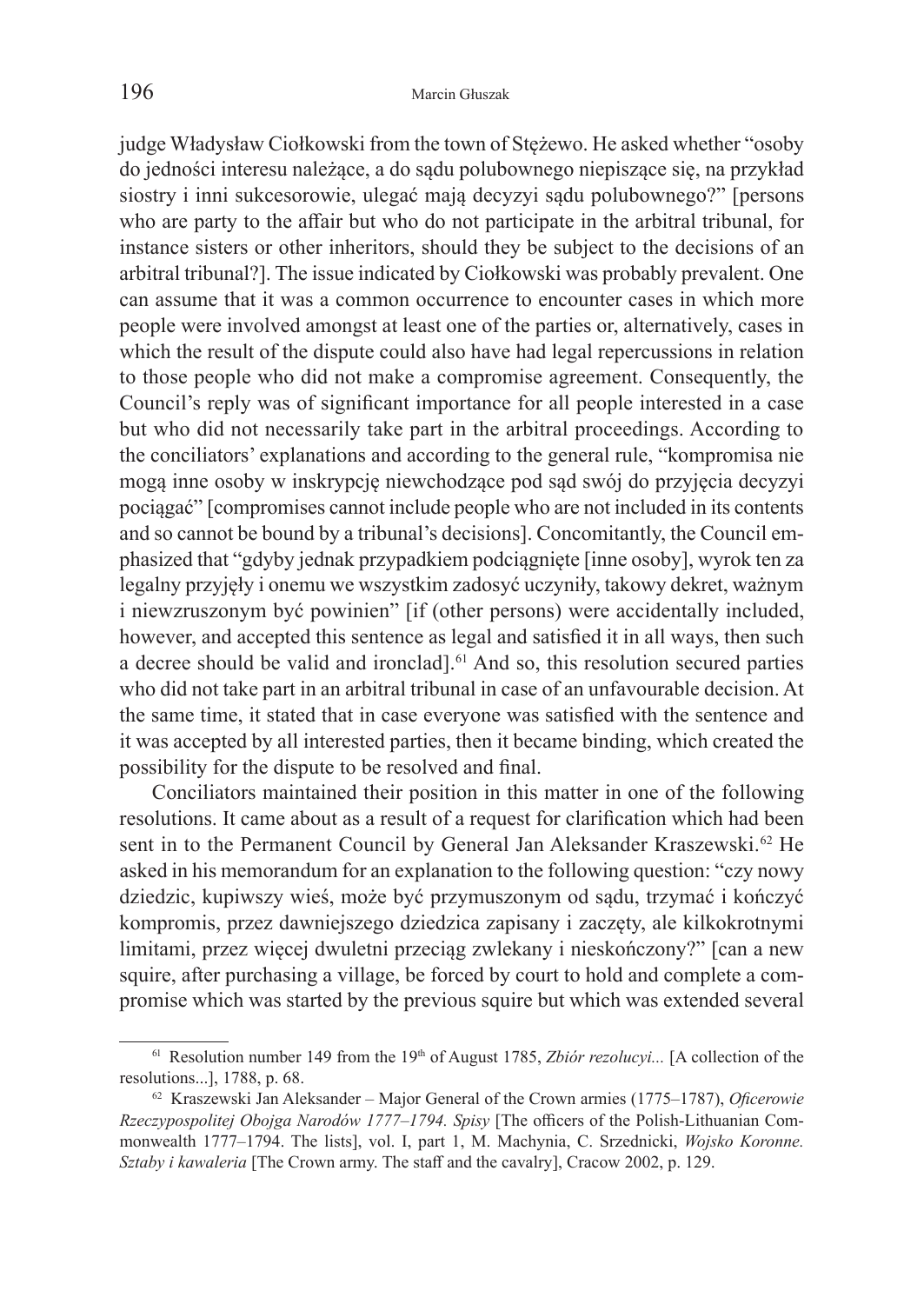times for 2 years and it was not yet finished?]. In the latter part, Kraszewski asked about the possibility of entering into "ordynaryjną" [ordinary] path which should be translated into official "prawa drogę" [path of the law] by the purchaser of a property. Moreover, the case described here probably was not something rare which further influenced the need to issue a resolution in this area. And so, the Council stated in its reply "iż inskrypcje sądu kompromisarskiego wiążą te osoby, które się nań *sponte* zapisały: zaczym, jeżeli nowy dziedzic wsi w memoriale wzmiankowany, w tranzakcyi rezygnacyjnej przez porządniczego tejże wsi dziedzica, nie ma ostrzeżonego ukończenia, rozpoczętego *in ante* kompromisu, inskrypcja na tenże kompromis poprzednicza, wiązać go nie może" [that the inscriptions of compromise courts bind these parties which have signed up for it s*ponte*: and so, if the new country squire mentioned in the memorandum, in the resignation transaction by the former squire of the said village, there is no warning of completing the *in ante* began compromise, the previous inscription for this compromise cannot be binding for them].<sup>63</sup> Consequently, the contents of the agreement pertaining to the sale of the property as well as the possible insertion in it the duty to continue the arbitral tribunal by the legal successor were of decisive significance in this case and others similar to it. A lack of such a stipulation did not free one of this duty.

The discussed problem returned to the Council's plenary session in the following year when a demand to abrogate the arbitral tribunal's decision by the Krzemieniec zemstvo was made to the conciliators by Stanisław Batkowski, one of the heirs of the Batkowo and Leduchowo properties. His brothers in the course of a compromise which they had made, without his participation, split the property between themselves. The Council called upon the 1784 constitution entitled "Illegalność procesu" [The illegality of litigation] in the resolution by reminding that litigation was against the law when "którymi strona, sądem polubownym (w zapis onego niewchodząca) zajęta była" [parties are included in the work of the tribunal (without being included in the provision)]. That is why, as it was explained later, "sąd, do którego kognicyi takowa sprawa wytoczy się, jeżeli strona okaże, że w zapis kompromisarski nie wchodziła, podług wyżej rzeczonego prawa, sprawiedliwość jej wymierzy" [a tribunal, to the cognition of which such a case is made, if the party turns out not to be included in the compromise provision, according to the law mentioned above, will deliver justice to them].<sup>64</sup> The Permanent Council, by basing their position on the act in force, granted the motion made by Batkowski. It should be added that this resolution completely fit into its hitherto pronounced judicial decisions in this area.

 $63$  Resolution number 191 from the  $25<sup>th</sup>$  of October 1785, *Zbiór rezolucyi...* [A collection of the resolutions...], 1788, p. 69. 64 Resolution number 261 from the 3rd of January 1786, *Zbiór rezolucyi...* [A collection of the

resolutions...], 1788, p. 70.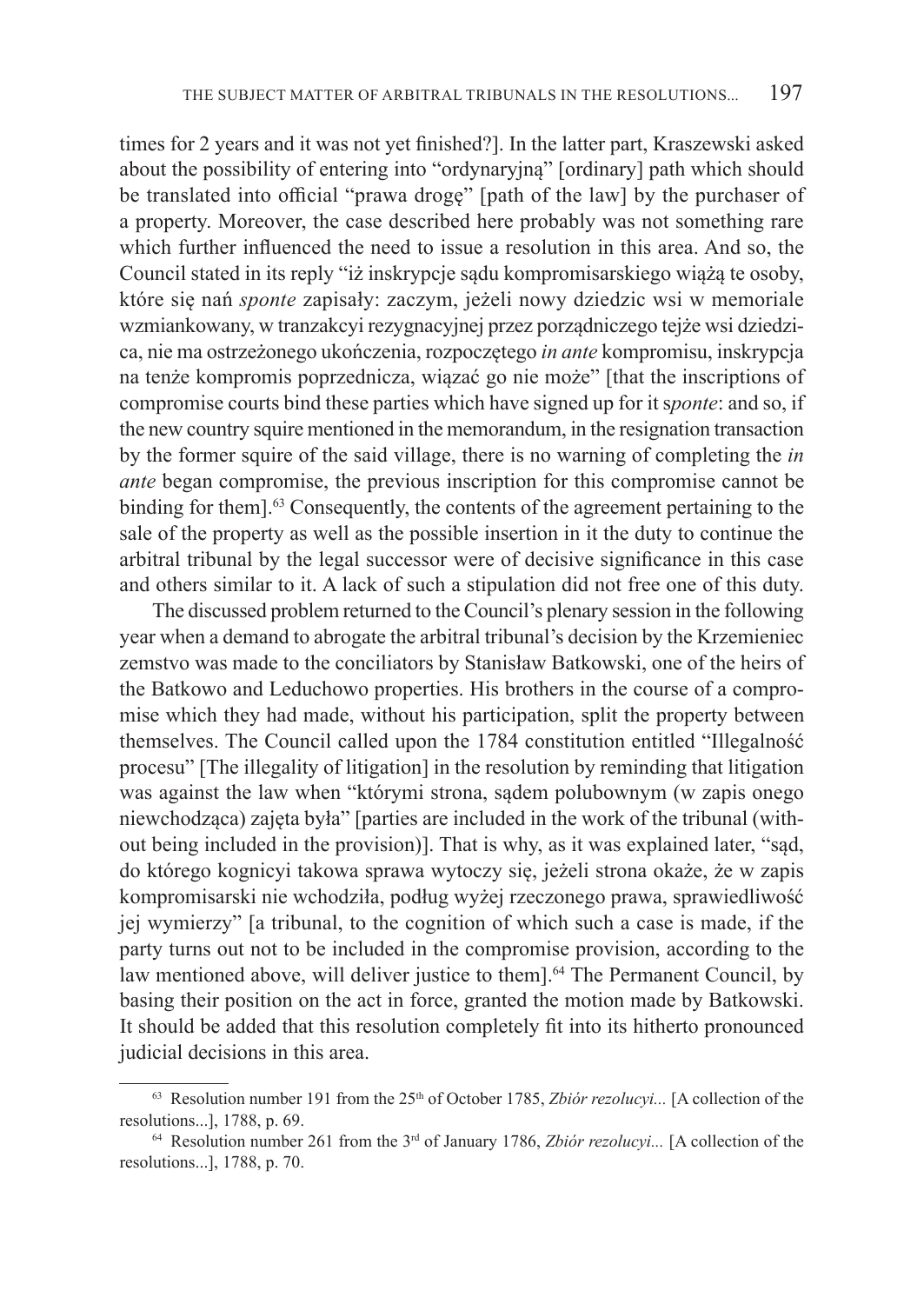Another resolution can attest to the common character of the issue at hand. A case brought forward by the Military Department of the Council pertained to a border dispute between Franciszek Czacki, a great crown guard,<sup>65</sup> and Michał Urbanowski, a royal chamberlain. They both decided to refer their dispute to be resolved by an arbitral tribunal. However, as it stems from the contents of the resolution the compromise provision "żadnej o sukcesorach wzmianki, iżby ci w przypadku śmierci strony piszącej się do tego sądu [polubownego] ciągnieni być mogli" [there was no mention that inheritors could be accountable in case of the death of one of the parties to the (arbitral) tribunal's proceedings]. After the proceedings had started and the compromise court had issued several accessory decrees, Franciszek Czacki died and left a widow with underage children. Chamberlain Urbanowski refused to continue the arbitral tribunal by concluding "iż kompromis niebywszy za życia strony jednej nań piszącej się uskutecznionym, upadł" [that the compromise failed as it was not completed during the lifetime of one of the parties to it]. Additionally, he raised the argument "że sąd nie mógłby w nieletniości dziedzica sprawy granicznej sądzić, a to według praw koronnych i Statutu W.X.L. województwu wołyńskiemu służącego" [that the tribunal could not arbitrate in a border case in which the heir was underage according to the crown laws and the Statute of the Grand Duchy of Lithuania which serve the Wołyń province]. Michal Urbanowski also died soon thereafter. When the compromise court decreed that the case was to be transferred to the proper court of the steward in order to make roads in the forest and make mounds on the disputed ground, the court undertook proper steps in this area. Then the guardians of the underage heir of Urbanowski blocked border officials' actions. They claimed "iż kompromis za życia nań [stron] piszących się, wyroku sprawę rozsądzającego niemający wiązać sukcesorów nie powinien, iż sprawa graniczna między małoletnimi dóbr dziedzicami sądzoną być nie może" [that the compromise sought (by the parties) and its sentence deciding the case should not bind the heirs as a border case between the underage heirs of properties cannot be adjudicated]. The Czacki family made a motion to the Permanent Council in reply. They requested the help of the military in order to carry out the sentence of the compromise court. The conciliators invoked the resolution mentioned previously in the 1726 constitution and stated "iż kompromisa *inter personas paciscentes sponte ex consensu ambarum partium* zapisane, koniec i egzekucję swoją brać powinny, *ex quo* żadne *subsellium* by najwyższe w rozeznawanie spraw sądom polubownym oddanych wchodzić, a tym bardziej unikczemniać kompromisu nie mają mocy" [that compromises made *inter personas paciscentes* 

<sup>65</sup> Czacki Franciszek (Świnka coat of arms) – great crown guard (1766–1787), *Urzędnicy centralni i nadworni Polski XIV–XVIII wieku. Spisy* [The central and court officials in Poland between the 14<sup>th</sup> and the 18<sup>th</sup> century. The lists], ed. A. Gasiorowski, compiled K. Chłapowski, S. Ciara, Ł. Kądziela, T. Nowakowski, E. Opaliński, G. Rutkowska, T. Zielińska, Kórnik 1992, p. 162.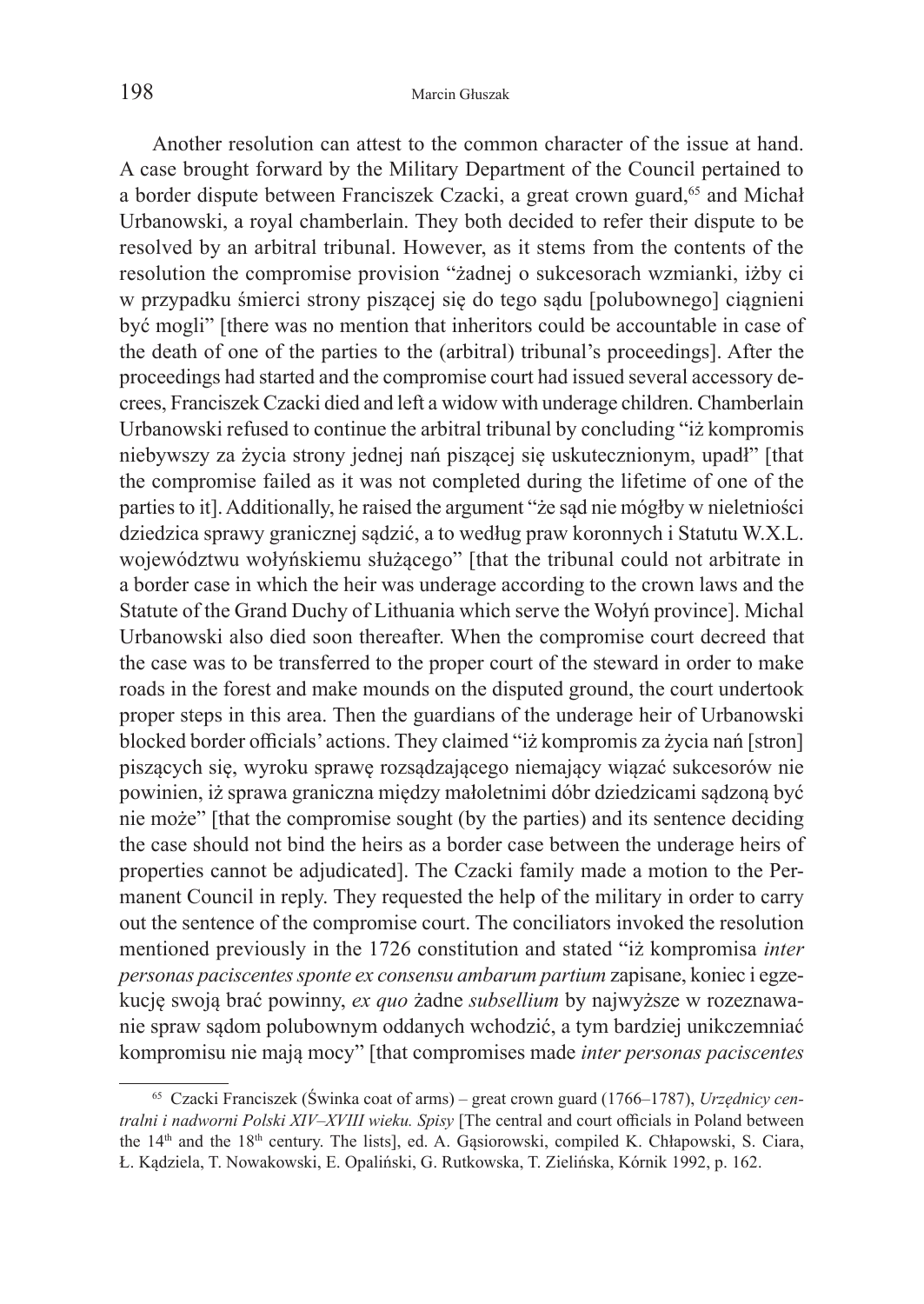*sponte ex consensu ambarum partium* should have their end and execution, *ex quo*  no *subsellium* should enter into the discernment of cases given to arbitral tribunals and, what is more, they do not have the authority to invalidate a compromise]. Concomitantly, taking into consideration the statutes of Casimir III the Great as well as the Statute of Lithuania which protected the underage against unfavourable disposition of their property by their guardians, and especially forbidding "utracać" [wasting] it or "graniczyć" [reducing] it, the Council refused to grant military help against underage Urbanowski. The resolution ended with the following words: "Za dojściem zaś do lat ciż sukcesorowie będą wiedzieli, jak w mocy aktorstwa i w sile praw tak o kompromisach, jako i o bezpieczeństwie *minorennium* stanowionych wzwyż wycytowanych, będą mogli w czasie dysponować się względem kompromisu między ojcami nastałego, a niespodzianą ichże śmiercią nieskończonego" [When coming of age these inheritors will know, how in the power of lawsuit and the laws constituting the strength concerning compromises as well as pertaining to the safety of *minorennium* stated above, and will be able to make dispositions in relation to the compromise made between the fathers and not finished due to their untimely death].<sup>66</sup> Thus the case was to be suspended. However, the Council left to the underage legal heirs of the parties who made the agreement for the arbitral tribunal the possibility of choice of the legal recourse, after they came of age, which was to end the border dispute which had started when their fathers had been alive.

In relation to the sentences, the so-called writing out of the sentence could have been an issue – it was a situation in which the different opinions of the arbiters in a given case made it impossible to issue a unanimous decree to settle the dispute under consideration.

Such a case was described in a report sent in by the Żytomierz circuit court. As it follows from the contents of the resolution, after the sentence was issued<sup>67</sup> by an arbitral tribunal, one of the parties to the compromise, on the basis of the favourable sentence made by the superarbiter and the arbiters appointed by it, was determined to continue the proceedings. However, the other party, which did not support the decree, invoked the Statute of Lithuania<sup>68</sup> and turned to the circuit court and made a motion for the decree to be abrogated. The party who wanted to maintain the compromise did not recognize the forum of the aforementioned zemstvo, however. The party's explanation was that according to the powers of the

<sup>&</sup>lt;sup>66</sup> Resolution number 199 from the 21<sup>st</sup> of December 1787, *Zbiór rezolucyi...* [A collection of the resolutions...], 2014, p. 211.

<sup>&</sup>lt;sup>67</sup> The resolution does not mention whether the sentence was final or it was an accessory one. <sup>68</sup> It refers to the already mentioned article 85 of chapter IV of the 1588 Statute according to

which: "A gdzieby się sąd polubowny pokazał różny, o takowy sąd gdy się obie stronie przed urząd ziemski przypozwą" [And when an arbitral tribunal turned out to disagree, then both parties will serve a third party notice regarding such judgement].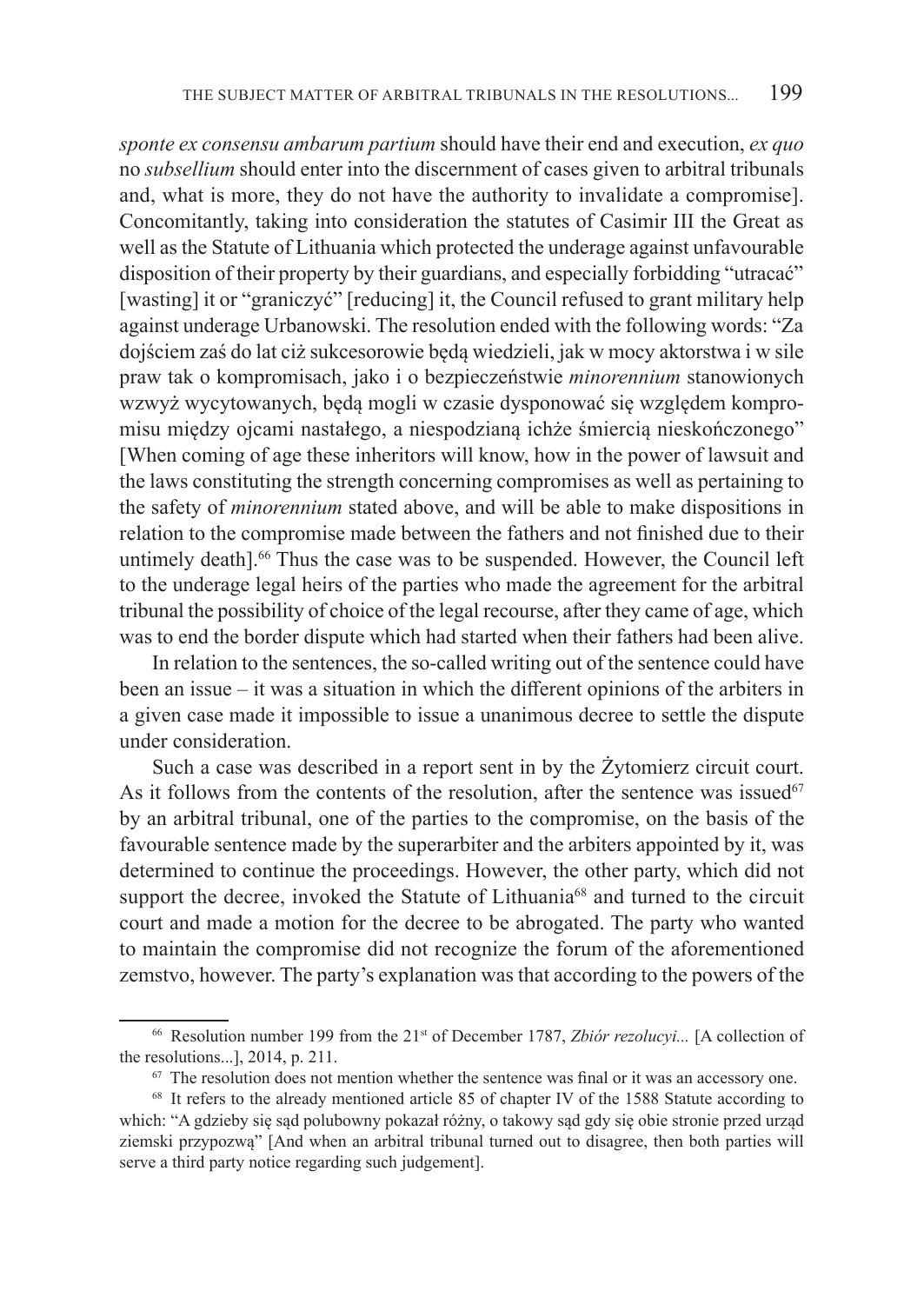constitution passed for the Grand Duchy of Lithuania in 1726, which was extended to the Crown in 1776, such sentences were supposed to be examined by the Tribunal. Because of the objections of the circuit court, the Permanent Council emphasized that "późniejsze prawa są pierwszych związaniem" [later laws bind earlier ones] and decided that, due to the collision of the two aforementioned acts, the 1726 act took precedence over the Statute of Lithuania. It also tried to assuage the doubts of the judges from Żytomierz in the following words: "gdzieby w rozróżnienie sędziów kompromisarskich *palpabilis pluralitas* nie znajdowała się, poznanie takowego rozróżnienia i decyzję, nie ziemstwom, ale Trybunałom poleca" [when different opinions of compromise judges *palpabilis pluralitas* were not found, such familiarization with these different opinions and the decision is recommended to the Tribunals and not to zemstvos].<sup>69</sup>

The resolutions devoted to compromise courts also included the problem of appealing arbitral sentences. Władysław Ciołkowski from Stężyca mentioned above, taking the 1726 constitution which introduced a general prohibition on appealing the sentences of arbitral tribunals (*in semota appellatione*) into consideration, turned to the Council with a question concerning the admissibility of appeals in cases when in the description of the compromise the condition of *inappellabilitatis* was not expressed *expressis verbis*. The Council explained in its reply that "konstytucja z 1726 r. [...] przepisując w kompromisach aryngę mającą się wyrażać «*semota appellatione*» nie znosi tym samym ważności dekretów, które *pro inappellabilibus*  są tymże prawem przyznane" [the constitution of 1726 [...] prescribing an introduction in the compromises which is to be expressed «*semota appellatione*» does not invalidate the validity of the decrees which are granted by this law *pro inappellabilibus*].<sup>70</sup> How should these words be construed? In accordance with the position of the conciliators, a lack of the condition of non-admissibility of appeals in the compromise agreement did not mean that the possibility of appealing an arbitral tribunal's sentence existed. It was deemed that the decrees made by compromise courts remained "ważne" [valid] and so they could not have been revoked by any other judicial body. We do not know the broader circumstances connected with the query being sent to the Permanent Council. So it remains as a supposition only that the Ciołkowski memorandum could have been a result of an attempt to pursue the possibility of overturning the sentence which was undertaken by one of the parties as it was dissatisfied with the decision made by the arbitral tribunal.

 $69$  Resolution number 254 from the 15<sup>th</sup> of July 1777, *Zbiór rezolucyi...* [A collection of the resolutions...], 1785, p. 92.<br><sup>70</sup> Resolution number 149 from the 19<sup>th</sup> of August 1785, *Zbiór rezolucyi...* [A collection of the

resolutions...], 1788, p. 68.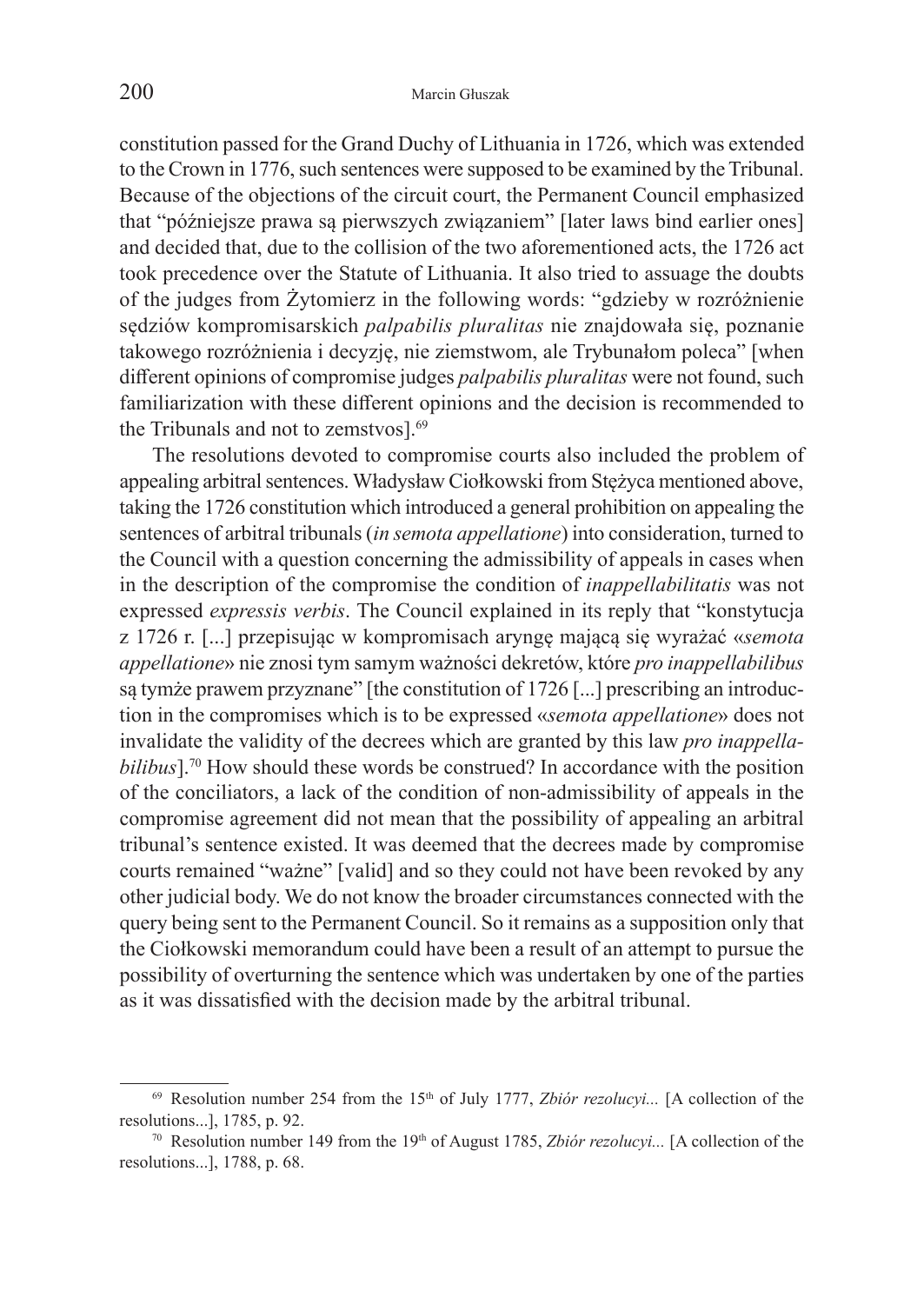The resolution to the memorandum by Ignacy Cieszkowski,<sup>71</sup> a Czernichów warrant officer, was of material significance due to the legal validity of the sentences issued by arbitral tribunals. He enquired in his memorandum about the admissibility of overturning a compromise decree if an arbitral tribunal provision was created before the universal of 1786 was issued by the Permanent Council and it did not conform to the formal requirements provided for by this universal. Among others, no time or place were indicated to make the compromise; moreover, the first and last names of the arbiters appointed by the parties were not mentioned. The Permanent Council ruled that the words of the mentioned universal constitute a sufficient response to Cieszkowski's query. Those words were: "Przeświadczeni jesteśmy, że na wzór powagi i mocy praw samych na dal tylko przepisujących, za prawidła na przypadki następne będą mieli i brali niniejszy uniwersał Nasz obywatele prowincyi koronnych, zostając przy opisach dawnych w obiekcie kompromisowych aktów, przed niniejszym ogłoszeniem poczętych" [We are certain that according to the model of the dignity and power of the laws themselves which provide for the future that the following universal's rules will be employed by the citizens of Our Crown provinces while remaining true to the provisions described in the compromise acts created before the present announcement].72 Thus, the principle of non-retroactivity of law was clearly emphasized. In the described case it meant that in relation to the compromise provisions made before the date the aforementioned universal was issued, the parties were bound only by the contents of the agreement which had been made and which appointed an arbitral tribunal.

The Warsaw Sejm passed the 1768 constitution of "Złączenie Trybunału Koronnego" [The Combining of the Crown Tribunal] which had a momentous significance for the organization of the judiciary and the principles of court proceedings. Furthermore, the issue of how to proceed in the so-called *noviter reperta documentorum* cases was regulated beside the numerous new regulations which were introduced then. The adopted solution allowed for cases in which final and binding sentences, even tribunal ones, were pronounced to be send back to a zemstvo and adjudicated there provided that pertinent (*rem evincentia*) documents were newly discovered which had been previously unknown to the parties and the court.73 The Permanent Council devoted several resolutions to this matter including two connected with arbitral tribunals.

<sup>71</sup> Cieszkowski Ignacy Piotr (Dołęga coat of arms) – a Czernichów warrant officer (1784– 1787), *Urzędnicy województw kijowskiego i czernihowskiego XV–XVIII wieku. Spisy* [The officials of the Kiev and Czernichów provinces between the 15<sup>th</sup> and the 18<sup>th</sup> century. The lists], ed. A. Gąsiorowski, compiled E. Janas, W. Kłaczewski, Kórnik 2002, p. 151.<br><sup>72</sup> Resolution number 85 from the 30<sup>th</sup> of March 1787, *Zbiór rezolucyi..*. [A collection of the

resolutions...], 2014, p. 110. 73 *VL* VII, *fol.* 706.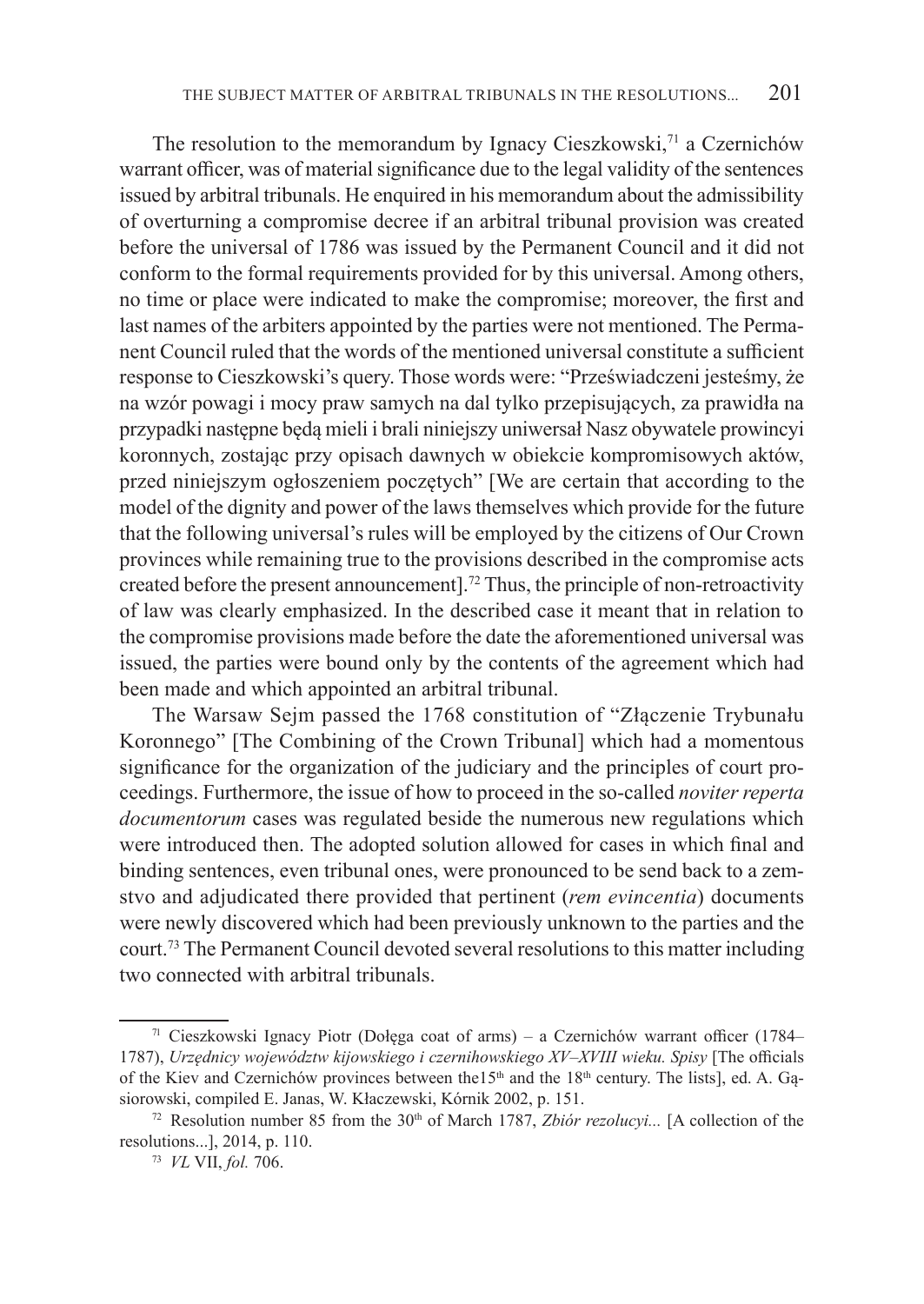The entity which proposed the first motion, the Łuck circuit court, asked its question while taking into consideration the acts of 1726 and 1776, which prohibited overturning compromise decrees as well as the aforementioned constitution of 1768. The query enquired whether exercising the law concerning the recently discovered documents could be analogically employed in relation to the sentences of arbitral tribunals. The Permanent Council rejected such a possibility by explaining that the premise of the 1776 constitution had been "dekreta polubowne wypadłe i wypaść mające żadnej wątpliwości i naruszeniu nie podlegały, które ani *ex vi noviter repertorum documentorum* kwestionowane być nie powinny" [not to subject to any doubts arbitral decrees which have been issued and which will be issued and violations which should not be disputed *ex vi noviter repertorum documentorum*]. Furthermore, the Council explained that the law of 1768 "o dekretach trybunalskich mówiące isprawy *ex noviter repertis documentis* intentować pozwalające, do wzruszenia dekretów polubownych naciągane być nie może" [, concerning tribunal decrees and which allowed the initiation of *ex noviter repertis documentis* cases, cannot be extended to overturning arbitral decrees].74 Several years later, an identical question was sent in to the Council by Brzozowski, a Bracław deputy judge. In their response, the conciliators upheld their position wholly by invoking the contents of the first resolution.75 It was an extremely significant result. On the one hand, it gave a guarantee that sentences would not be overturned and it strengthened the position of compromise courts. However, on the other hand, it closed down the possibility of renewing proceedings even in cases where new evidence appeared which could have had key significance for a given case.

The unequivocal position of the Permanent Council in the resolution (number 1 from 1782) presented above was not sufficient to do away with all the doubts connected with this issue. Because Jan Pawsza,76 an Owrucz chamberlain, asked the conciliators the following question in 1783: "w jakiej jurysdykcyi sprawy o uchylnie kompromisów mieścić się i rozsądzać mają?" [who should have jurisdiction as well as host and judge over overturning compromise cases?]. The Council had no other choice than to quote the contents of the 1726 constitution once again and remind others of the Council's own resolution in this matter. "Przeto i *forum* – jak stwierdzono na koniec – dla przesądzania takowych dekretów *allatenus dari* nie

<sup>&</sup>lt;sup>74</sup> Resolution number 1 from the 15<sup>th</sup> of November 1782, *Zbiór rezolucyi...* [A collection of the resolutions...], 1786, p. 30. 75 Resolution number 104 from the 11th of May 1787, *Zbiór rezolucyi...* [A collection of the

resolutions...], 2014, p. 127. 76 Pawsza, Jan (Leliwa coat of arms) – an Owrucz chamberlain (1765–1786), *Urzędnicy wo-*

*jewództw kijowskiego i czernihowskiego XV–XVIII wieku...* [The officials of the Kiev and Czernichów provinces between the  $15<sup>th</sup>$  and the  $18<sup>th</sup>$  century...], p. 307.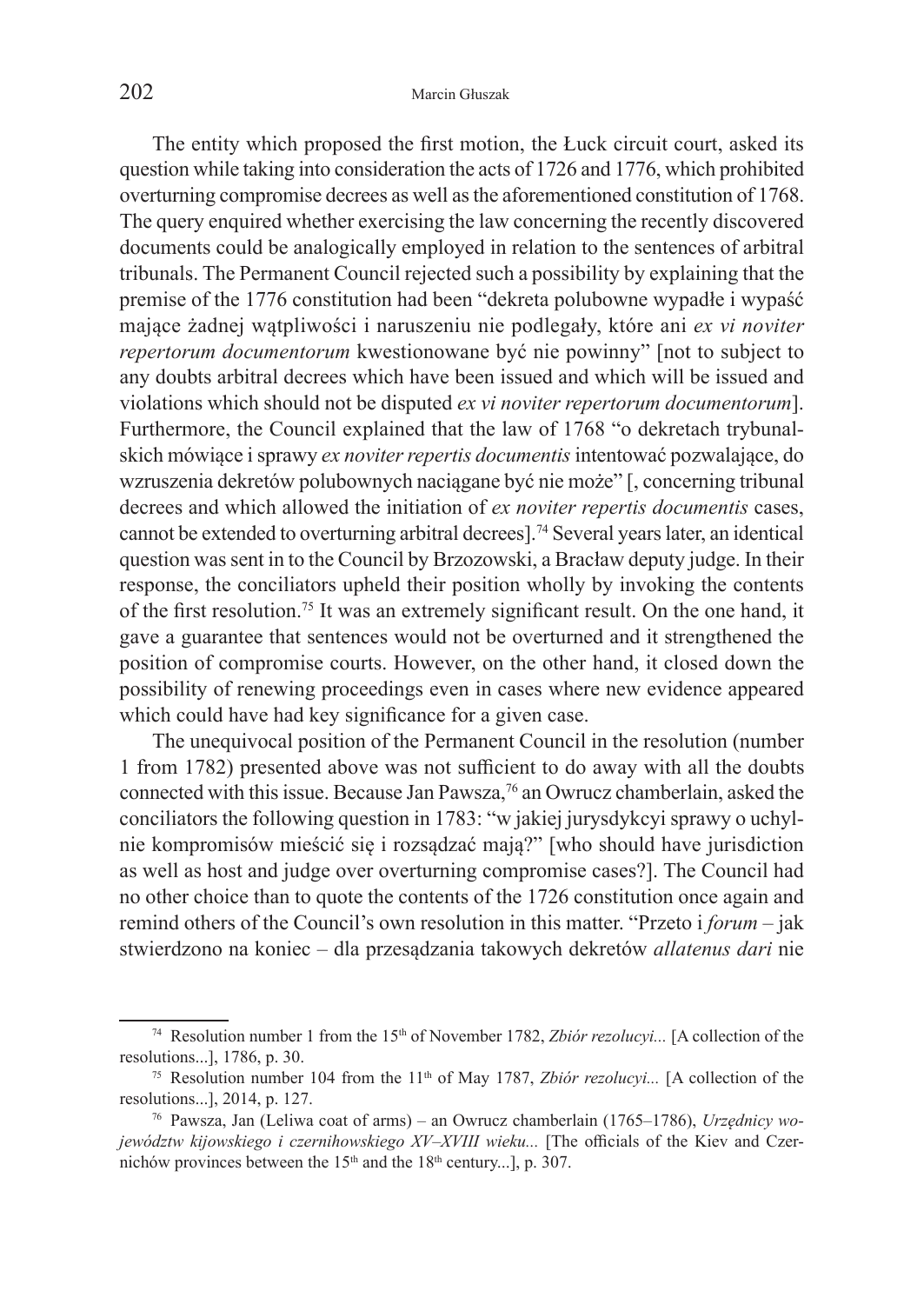może" [And so the *forum* – as it was stated at the end – cannot decide *allatenus*  dari such decrees.<sup>177</sup>

Finally, let us recall the resolution devoted to the issue of correcting mistakes of compromise courts which had been made "nie z decyzyi sądu, ale ze złego u sądu tłumaczenia" [not due to a court's decision but because of bad explanations given to the courts]. This matter was brought forward by Adam Bukar, $78$  a circuit court judge from Żytomierz, who was the author of a memorandum concerning this issue. A doubt in this area appeared when one of the parties turned to a circuit court with a demand to send the case back to the superarbiter in order to correct the mistakes mentioned above after the arbitral proceedings had finished. The circuit court had in mind the previously mentioned universal of 1786 which stated that "w takim tylko razie moc superarbitrowi przyznający, gdyby kompromis rozpoczęty, a niedokończony na przyszłym z limity terminie upadł" [powers are only granted to superarbiters if a compromise which had already started was not finished in due time and thus failed]. And so it was presented with a dilemma – should the case be given to the superarbiter or should it reject the plaintiff's demand as the compromise was finished. The Permanent Council did not have any doubts in this matter and it stated that "dekreta kompromisarskie finalnie zapadłe tej są mocy i wagi, że w rozpoznanie onych nawet Trybunały, a dopieroż ziemstwa, wdawać się nie mogą" [compromise decrees are final and those decisions cannot be interfered with by the Tribunals, not to mention by zemstvos].<sup>79</sup>

**IV.** A number of queries included in the memoranda pertaining to arbitral tribunals, to which the Permanent Council was obliged to issue resolutions for, testified to the fact that regulations in this area were insufficient. The legal status in force, which was based on the Lithuanian constitution of 1726, which was later extended to the Crown provinces in 1776, required clarification. Accordingly, a universal was issued by the Permanent Council on the 7<sup>th</sup> of April 1786. It regulated in detail the rules according to which compromise courts were to function in the Crown. Its authors indicated the foundations of their decision and wrote thus: "jak daleko praktyki smutne obywatelów prowincyi koronnych od celu zamierzonego odsunęły, tysiączne skargi do Nas Króla i Rady zaniesione dowodzą" [how far the sad practices removed the citizens of the crown provinces from the intended target

<sup>&</sup>lt;sup>77</sup> Resolution number 188 from the 29<sup>th</sup> of August 1783, *Zbiór rezolucyi...* [A collection of the resolutions...], 1786, p. 31. 78 Bukar Adam – a Żytomierz circuit court (1775–1792), *Urzędnicy województw kijowskiego* 

*i czernihowskiego XV–XVIII wieku...* [The officials of the Kiev and Czernichów provinces between the  $15<sup>th</sup>$  and the  $18<sup>th</sup>$  century...], p. 134.

<sup>&</sup>lt;sup>79</sup> Resolution number 188 from the 30<sup>th</sup> of November 1787, *Zbiór rezolucyi...* [A collection of the resolutions...], 2014, p. 196.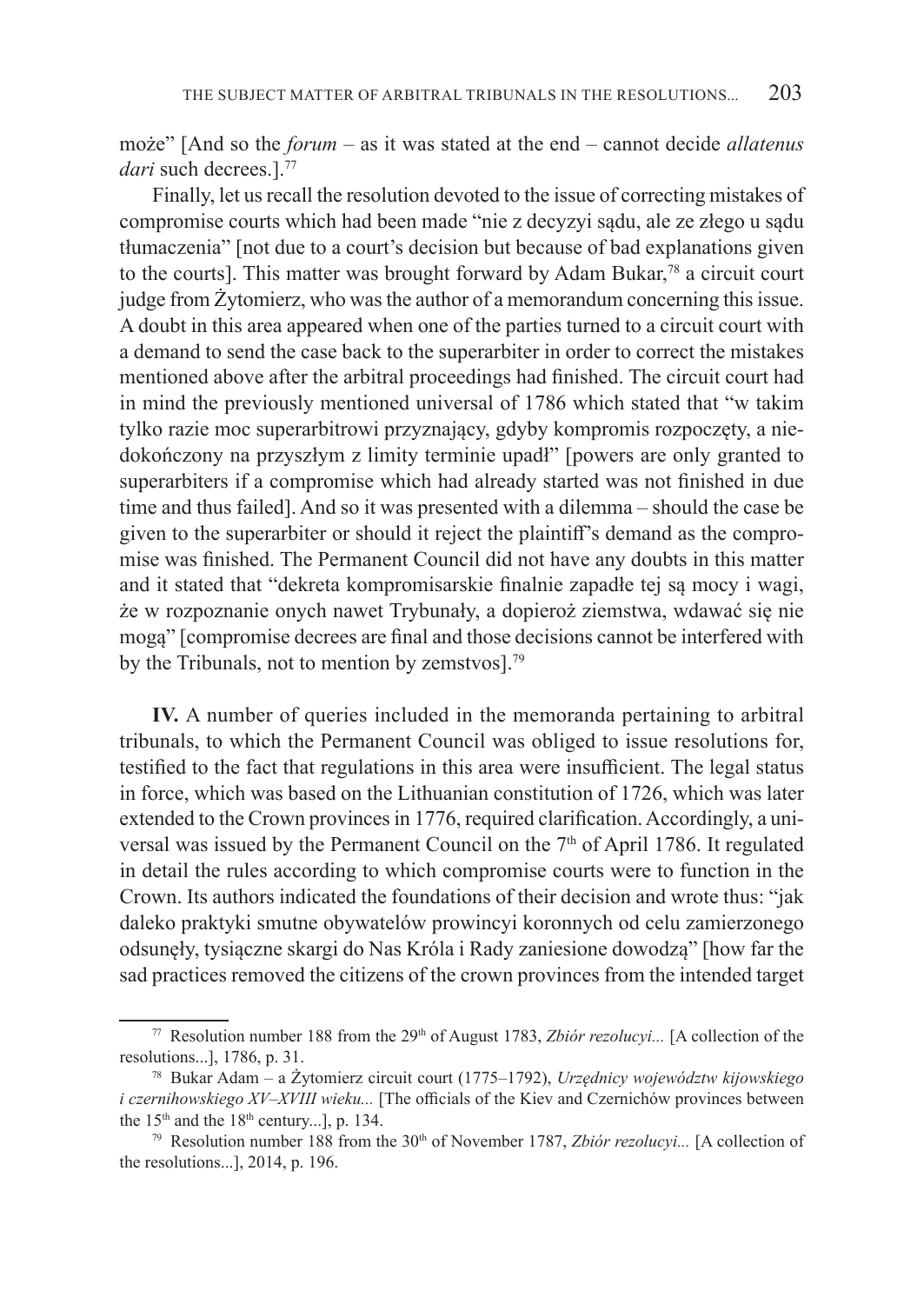is attested to by the thousands of complaints brought forward to Us, the King, and to the Council].<sup>80</sup> Attention was paid to the most frequently occurring problems "gdy strony niekontente z wyroku, dla jednego przedłużenia pieni, *via gravaminis* udają się do Trybunału i burzą dekreta polubowne lub gdy pod fałszywym pretekstem albo dwie zmówne z sobą strony na szkodę i rzecz trzeciej zapisują kompromis, albo pod pozorem trzeciej niby wdanej, a najczęściej zmowną transakcję wprowadzonej osoby, dobrowolnie nastałe i zeznane *actus bonae voluntatis* niszczą" [in which parties discontented with the sentence extend the dispute, go *via gravaminis* to the Tribunal and bring down arbitral decrees or in which two parties in cahoots make a compromise under a false pretext to the detriment of a third party, or under the pretense of a supposedly introduced third party, who is most frequently introduced in collusion, destroy *actus bonae voluntatis* willingly given and testified]*.* 81 Moreover, the issue of abuses by arbiters was also indicated. They were accused of "zapomniawszy na to, że dla przybliżenia pokoju za przyjaciół obranemi zostali, przestępują reguły mocy sobie danej, której uchybienie najmniejsze, *pro nullis* czyni sentencje, sądzą nieprzyzwoicie i bezprawnie" [forgetting that they had been chosen to facilitate peace as friends and they overstep the boundaries of the powers given to them and such irregularities, even the most insignificant, make sentences *pro nullis*, they arbitrate indecently and unlawfully]*. <sup>82</sup>* Finally, the blame for this state of affairs was also put on "sądy same krajowe i jurysdykcyje najwyższe [które] pomimo wyraźnych ustaw i wcześniej ustanowionego rygoru *nullitatis judicatorum* ważą się wchodzić w rozpoznanie dekretów polubownych, reformując one, albo kasując, albo egzekucje onych wstrzymując" [state courts themselves and the highest jurisdictions (which) despite clear acts and the previously determined *nullitatis judicatorum* rigor dare to interfere with the examination of arbitral decrees by reforming them, or through cassation, or by stopping their execution].<sup>83</sup> These circumstances induced the Permanent Council to remind and confirm the seven most important "prawideł" [rules] concerning the organization and the activity of arbitral tribunals. It was determined that in accordance with the principles in force:

1. The basis of functioning of arbitral tribunals was supposed to be the socalled compromise provision as a *bonae voluntatis* act, without any restrictions regarding sex or connected with belonging to the priesthood or to the laity for persons joining it.

2. The jurisdiction of arbitral tribunals did not include criminal cases, national treasury cases, royal property cases, cases instigated as a result of a delation by

<sup>80</sup> Official document number 305 from the 7<sup>th</sup> of April 1786, *Zbiór rezolucyi...* [A collection of the resolutions...], 1788, p. 165.<br><sup>81</sup> Ibidem.

<sup>82</sup> Ibidem.

<sup>83</sup> Ibidem.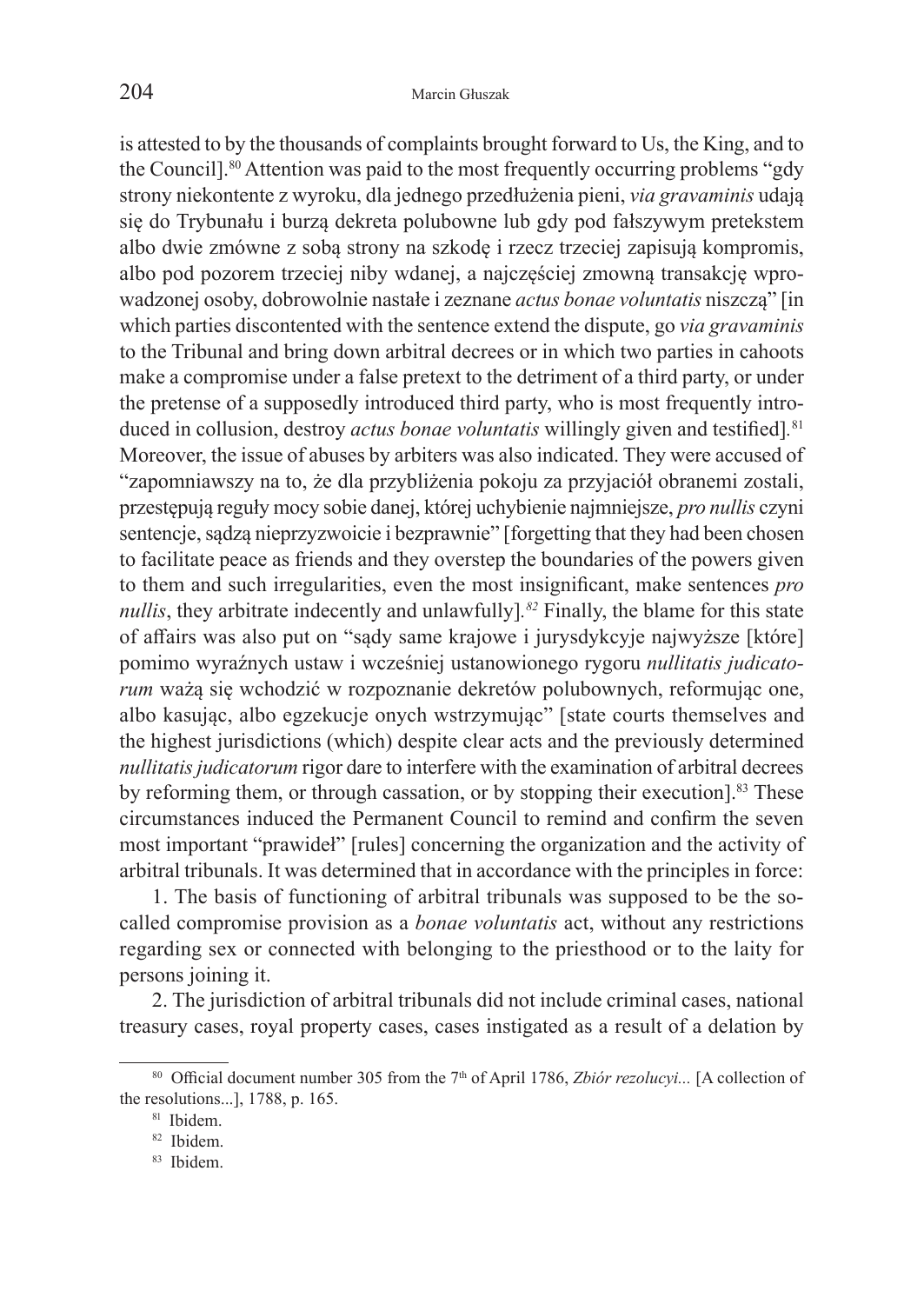royal instigators as well as juvenile cases, which could not be initiated by guardians as it was prohibited according to the law in force.

3. Each party to a dispute should precisely indicate their claim, appoint an equal number of arbiters by first and last name as well as a superarbiter, who are to be authorized to adjudicate a case, state the time when and the place where the court should convene.

4. The condition of the compromise provision's validity is entering it into official files.

5. The arbiters and the superarbiter brought in by the parties should carry out the proceedings and they are obliged to issue a sentence afterwards and enter it into public records.

6. All cases transferred to arbitral tribunals should be arbitrated there. At the same time, there is an absolute prohibition concerning the examination, modification or cassation of compromise courts' sentences by state courts except for cases in which arbiters' opinions differ.

7. If an arbitral tribunal did not take place for any reason, and its repeal was not stipulated in the compromise agreement, the case should be transferred to the circuit court with the local jurisdiction or the one which was stipulated in the compromise provision, which will send it back to the arbitral tribunal in accordance with the Statute of Lithuania.

The Council also issued a reminder to persons "prawa depcących i zakrętnej pieni manowcami idących [...] iż ponieważ prawa kraju wyroki sądów polubownych z powagą trybunalskich ultymarnych porównały, a w przypadku sprzeciwieństwa onym podług reguły prawa, ziemstwa czyli grody [...] równie jak i Trybunały dekreta *executionis* obligowane są wydawać, takowe wydane, aktem supersesyi, manifestem i listem urzędnika zaskarżone, do tym rychlejszego dodawania pomocy wojskowej pociągać nas zawsze będą" [who trample on the law and who walk astray from the proper path [...] that because the laws of the country equalled the sentences of arbitral tribunals with the dignity of ultimate tribunals, and in case of objections to them according to the rule of law, zemstvos or towns in other words [...] are obliged to issue *executionis* decrees just like Tribunals, and those issued as such can be appealed by an act of superseding, a manifesto, or by a letter from an official, they will always request prompt military help from us]*.* 84

Lastly, in accordance with the Council's decision, copies of the universal were to be sent to towns and parishes and their contents were to be put on the doors of chancelleries in order to promulgate them.

<sup>84</sup> Ibidem.